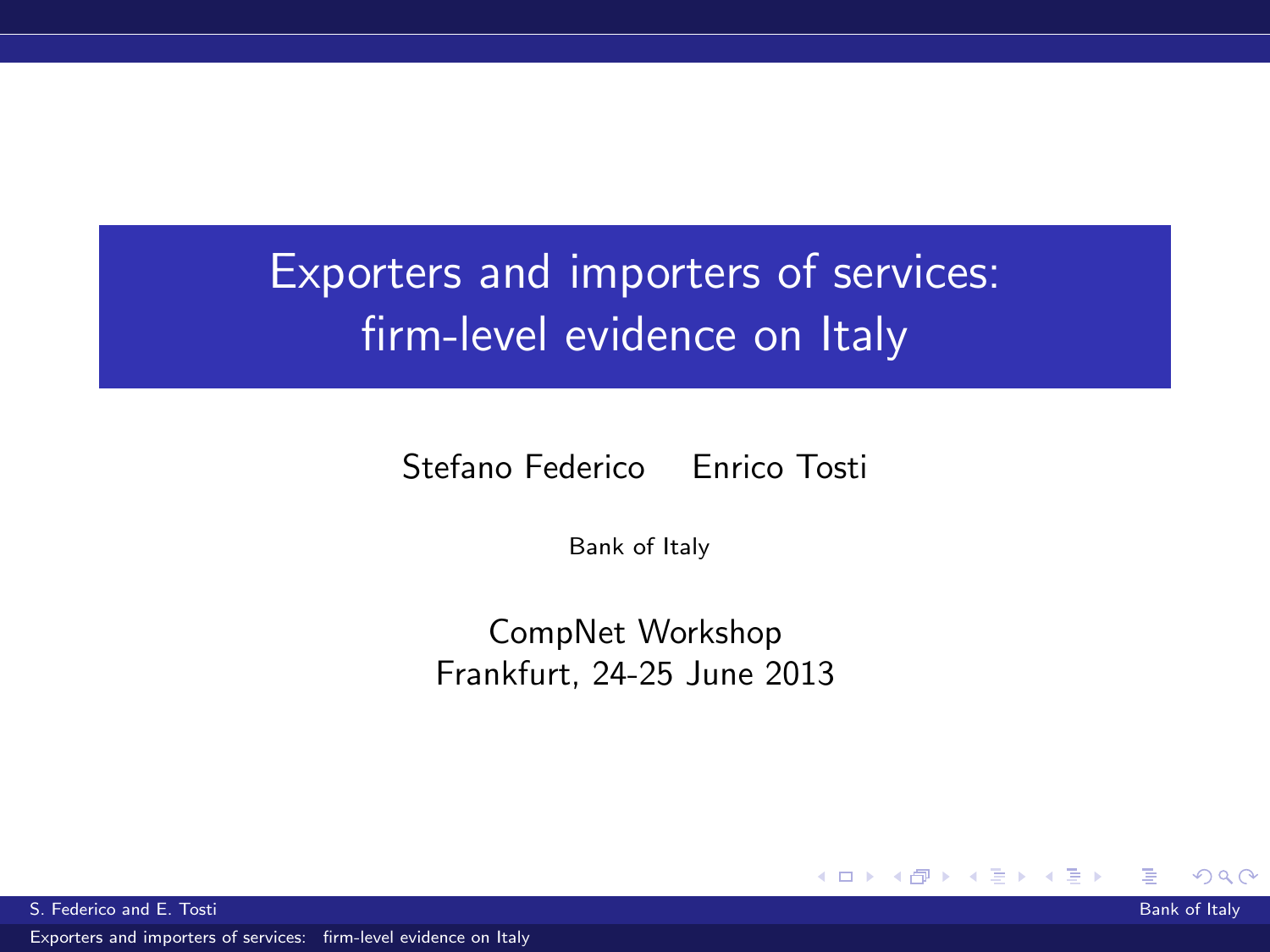### Introduction

- Increasing tradability of services (ICT, global value chains, lower regulatory barriers)
- World exports of services now represent about  $20\%$  of world exports of goods and services
- Firm-level evidence on trade in services: almost non existent just a few years, now growing fast but still some limitations
- Our contribution
	- Report a set of stylized facts on trade in services in Italy
	- Analyze relation between cross-border trade in services and the activity of foreign affiliates (export versus FDI)

◂**◻▸ ◂<del>ਗ਼</del>▸** 

つひつ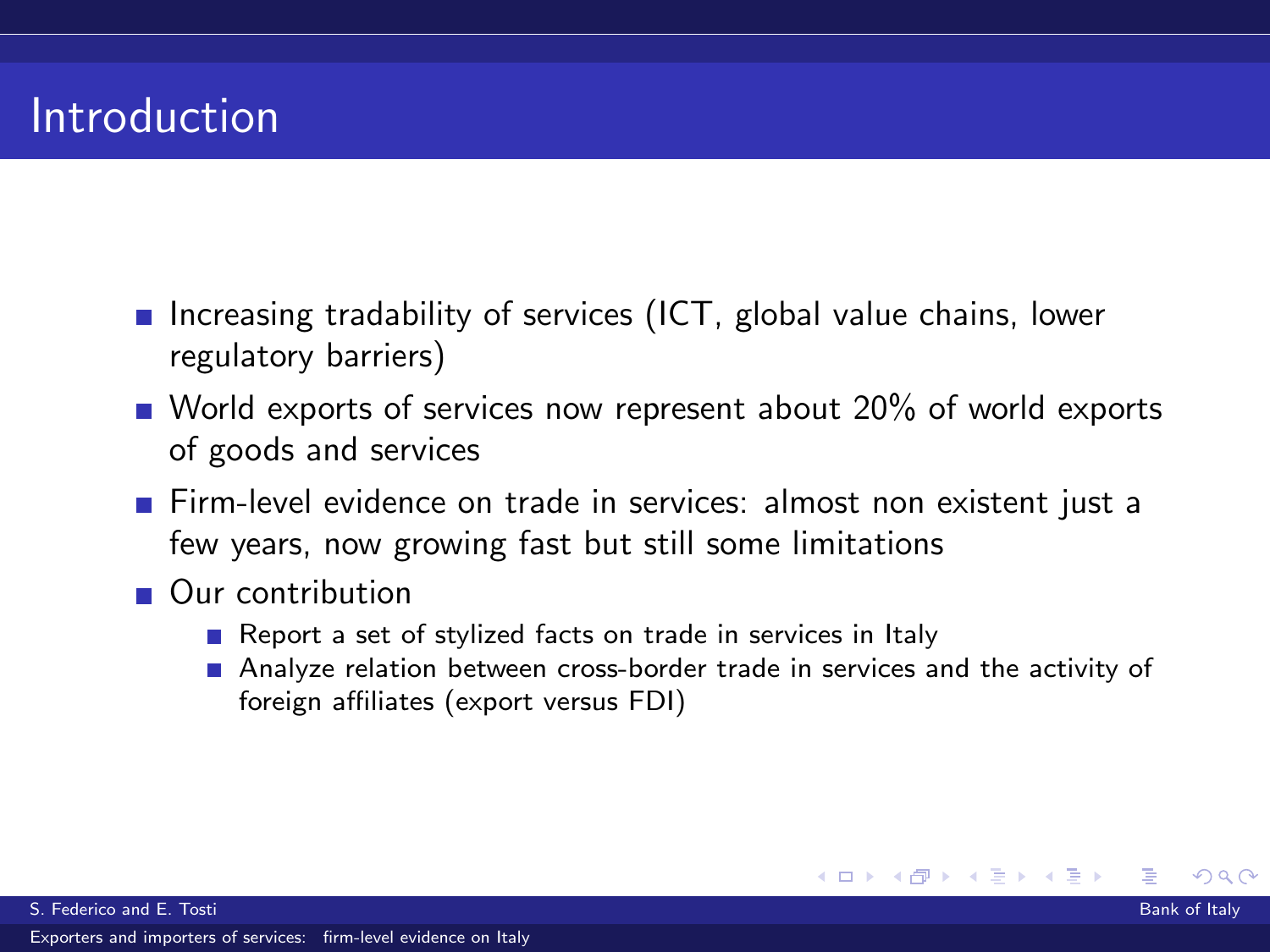### Related literature

- Wide literature using aggregate data on trade in services
	- **Survey in Francois and Hoekman 2010 JEL: among recent studies. Fillat** Castejon, Francois and Woerz 2008, Head, Mayer and Ries 2009, Christen and Francois 2010, Oldenski 2011
- **Firm-level evidence on trade by firms in service sectors** 
	- Conti, Lo Turco and Maggioni 2010 (Italy), Temouri, Vogel and Wagner 2010 (France, Germany and UK), Minondo 2012 (Spain)
- Firm-level evidence on trade in services
	- Breinlich and Criscuolo 2011 JIE (UK); Ariu 2011, 2013, Ariu and Mion 2010 (Belgium), Kelle and Kleinert 2010, Biewen, Harsch and Spies 2012 (Germany), Walter and Dell'mour 2010 (Austria), Gaulier, Mirza and Milet 2011 (France), Haller, Damijan, Kaitila, Kostevc, Maliranta, Milet, Mirza and Rojec 2013 (Finland, France, Ireland and Slovenia), Tello Casas and Caloca 2013 (CompNet project: France, Germany and Spain)
- Firm-level evidence on export versus FDI in services
	- Bhattacharya, Patnaik and Shah 2012 (India, two sectors)
	- Kelle, Kleinert, Raff and Toubal 2012 (Germany)

つひつ

イロト イ母ト イヨト イヨト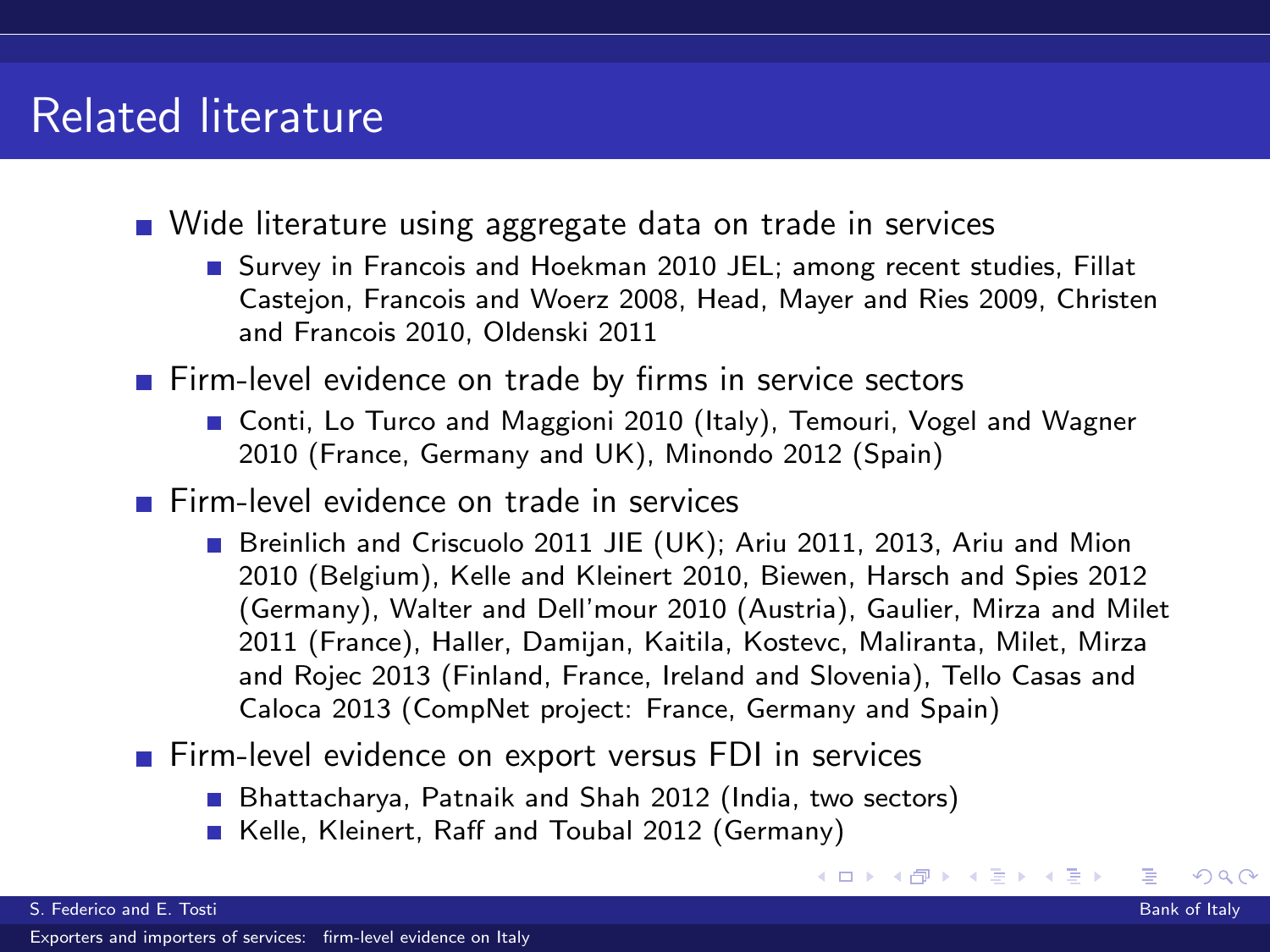

- In 2008 the Bank of Italy started collecting firm-level data on trade in services in order to compile the "services" item in Italy's current account
- We use a cross-section of data in 2009
	- Firm-level information by type of services (29 EBOPS categories) and partner country
	- **Highly representative sample of firms (n=2,955), which covers more than** 50% of Italy's total exports and imports of "other services" (other than travel and transport)
- **For a subsample of firms, merge with data on foreign affiliates** statistics (FATS)
- Some limitations
	- No data on very small firms (sampling scheme targets medium-large firms)

イロト イ母 トイヨ トイヨト

つひつ

No data on trade in goods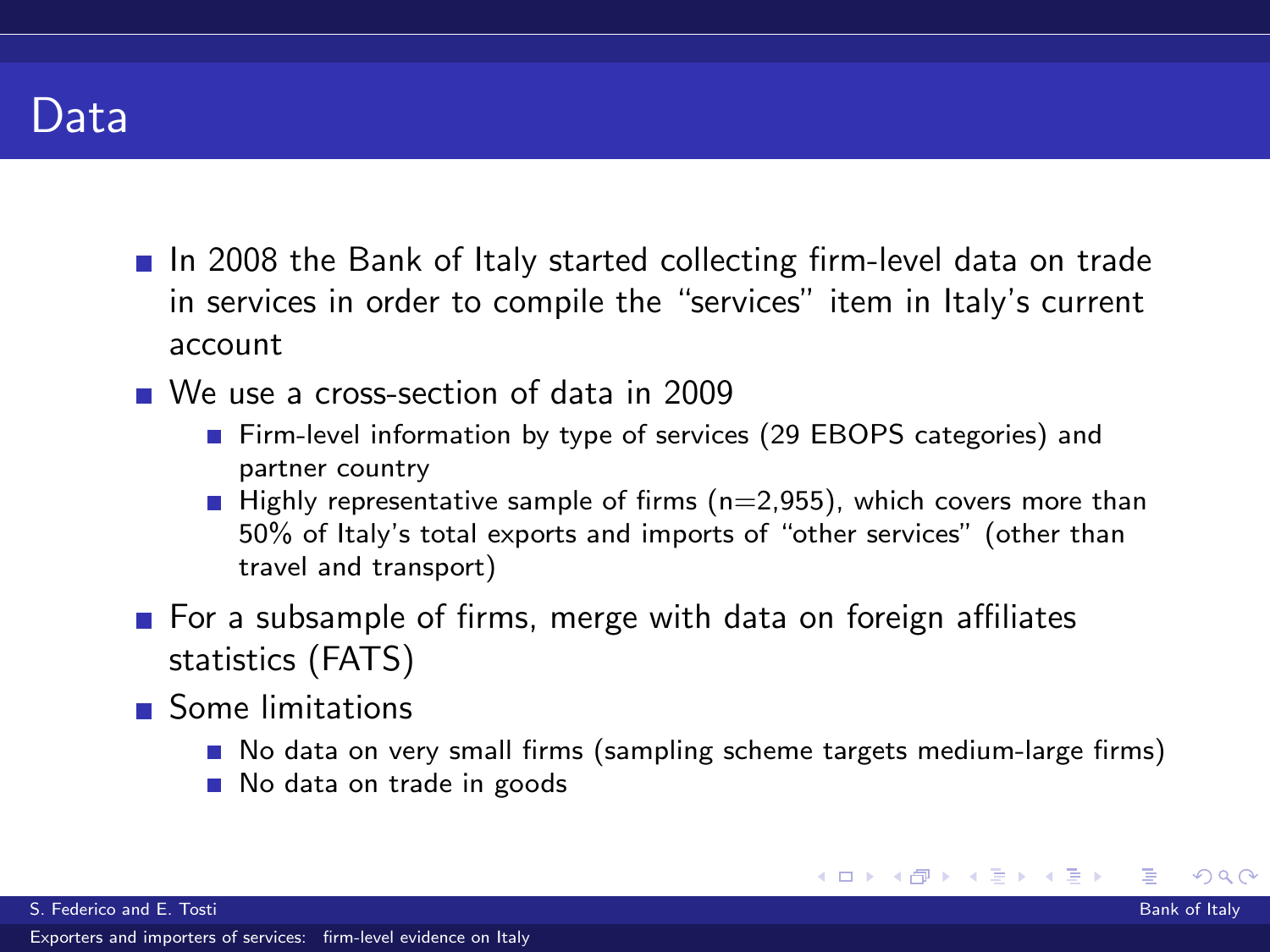### Trade in services

- **BOP** definition of trade in services
	- "Transactions between resident units and non-resident units"  $(residence = center of economic interest within a country)$
- **BOP** Services:
	- Travel (not included)
	- Transport (not included)
	- **Other services** (included)
		- Communications services
		- **Insurance services**
		- **Financial services**
		- **■** Computer and information services
		- Royalties and licence fees
		- **Other business services**
		- **Personal, cultural and recreational services**
- Exports  $+$  Imports of Other services: 5.2% of Italy's GDP

4 0 8

つひつ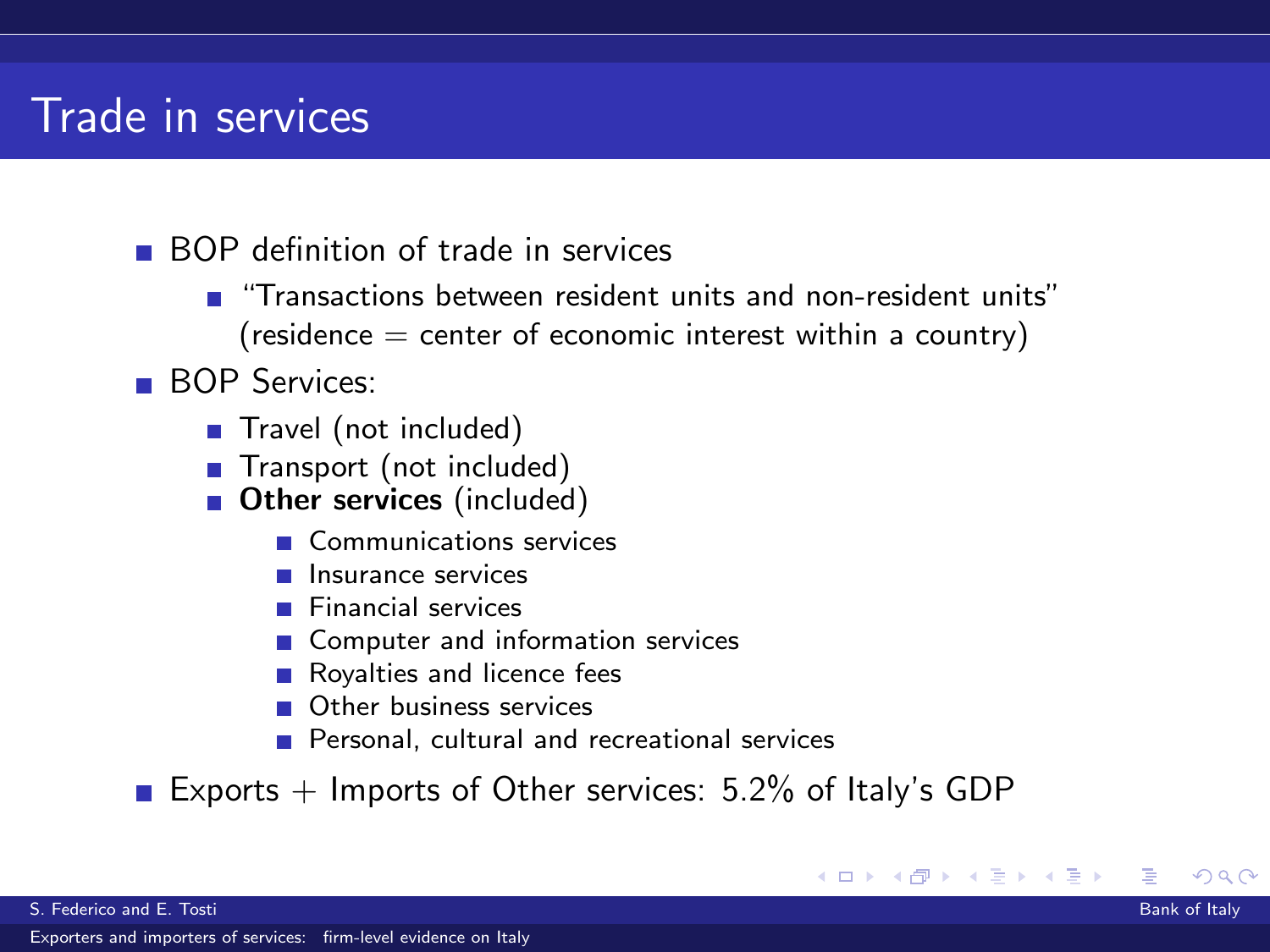### Stylized facts (1)

- **Importing services is more frequent than exporting services (in** contrast to UK)
	- **■** The median firm exports only one type of service  $\Rightarrow$  firms' specialisation in producing a single type of service
	- **■** The median firm imports 3 types of services  $\Rightarrow$  use of different services as intermediate inputs
- Trade in services is highly concentrated among firms (as in UK, Austria, etc.)
	- $\blacksquare$  The top 100 exporters account for 45% of total exports
	- The top 100 importers account for 39% of imports
- Trade in services is also concentrated within firms
	- For a firm exporting 3 service types, the top service types accounts for  $77\%$ of the firm's exports of services
	- For a firm exporting to 3 countries, the top market accounts for  $73\%$  of the firm's exports of services

つひつ

イロト イ母 トイヨ トイヨト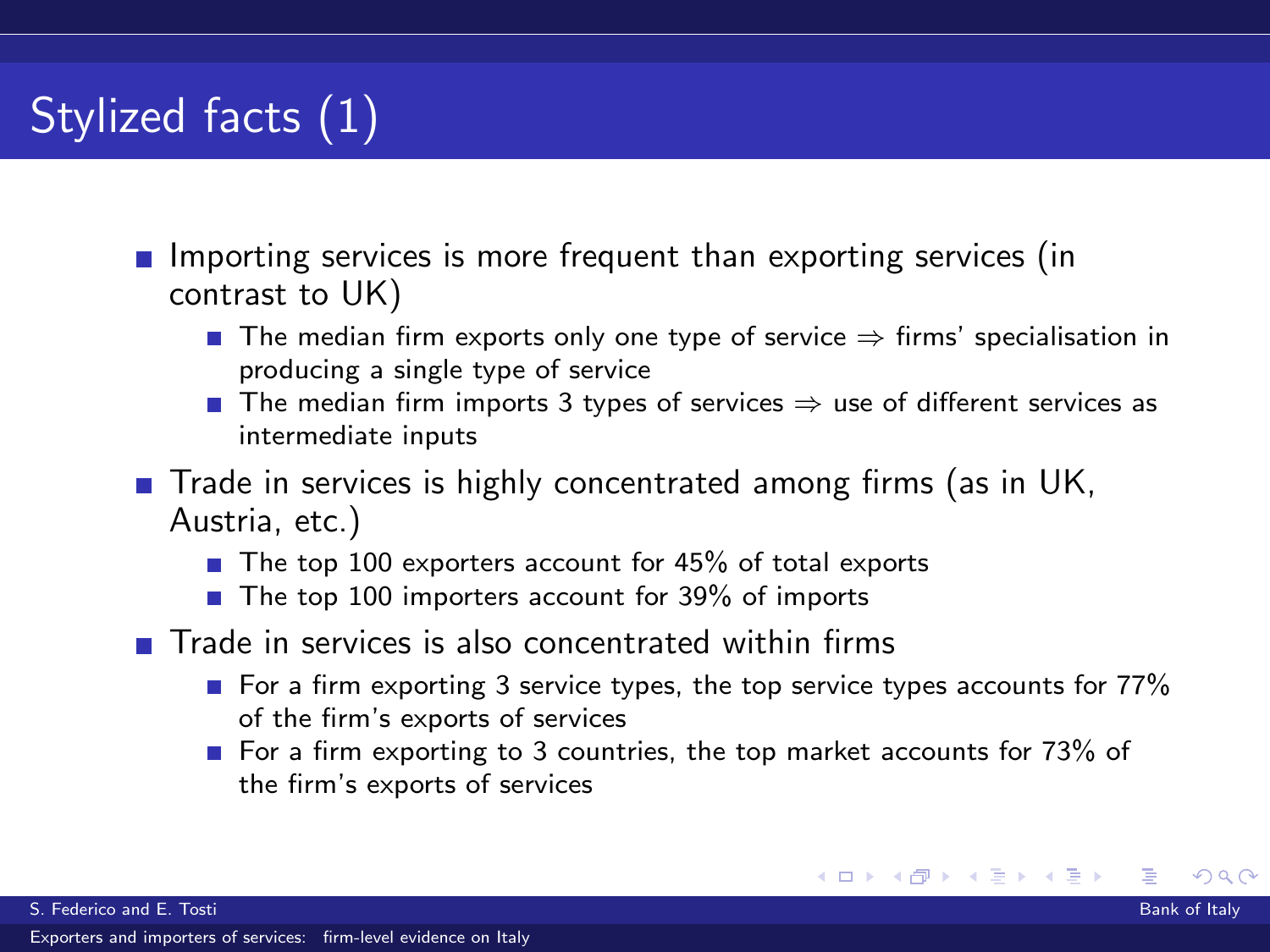### Stylized facts (2)

- The distribution of service types is strongly related to the sector of activity (on both export/import sides)
	- **■** Information and communication firms  $\Rightarrow$  Computer and telecommunication services, royalties and franchises
	- **Professional, scientific and technical activities firms**  $\Rightarrow$  **Technical services**
	- Insurance firms ⇒ Reinsurance
	- Manufacturing firms  $\Rightarrow$  Services between affiliates, royalties and franchises, advertising services
- **Manufacturing firms are important traders in services (as in** Germany)
	- Almost half of manufacturing firms in our sample export services
	- **They account for 1/3 of the value of both exports and imports of services**

つひへ

イロト イ母 トイヨ トイヨト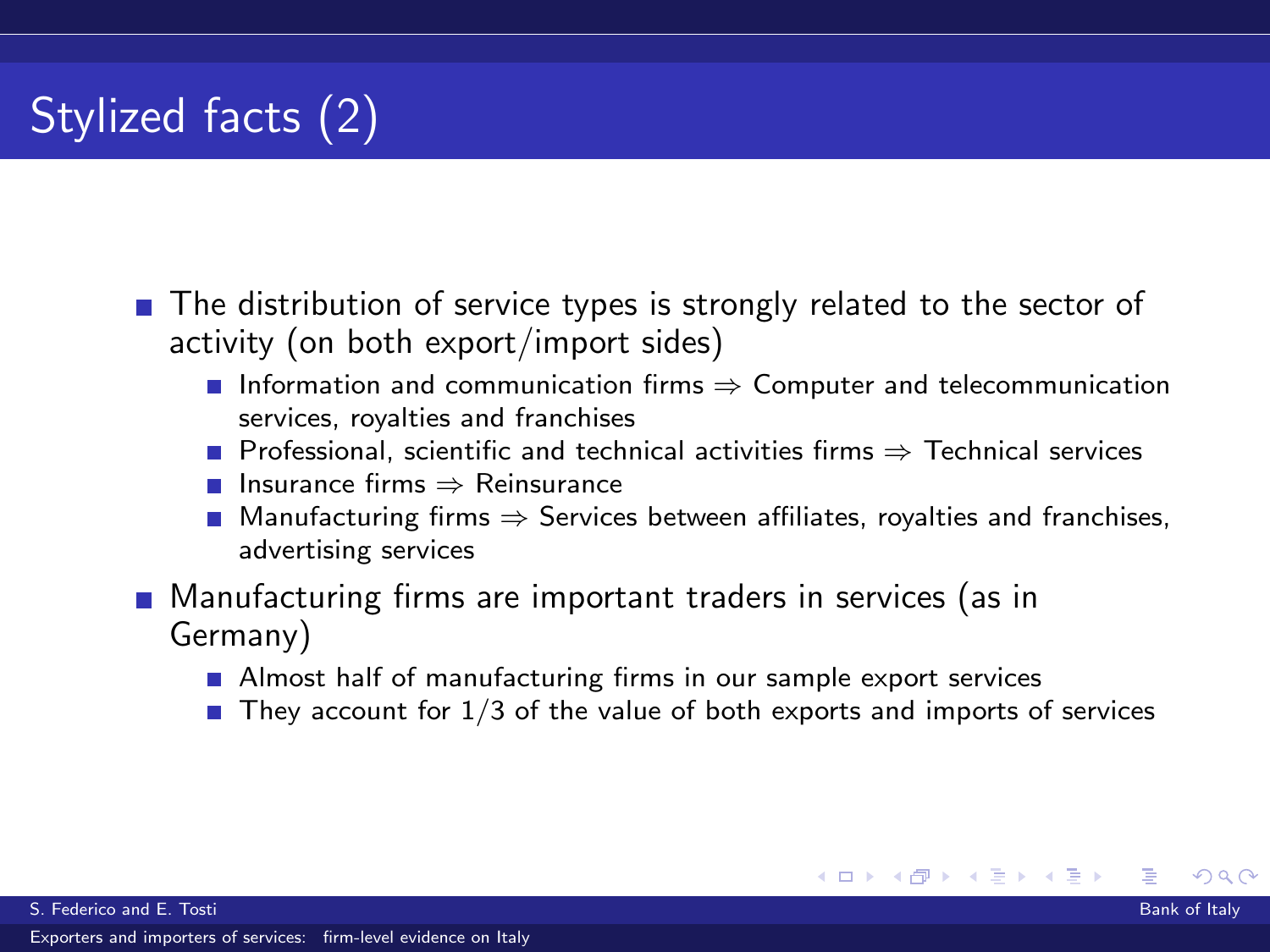### Stylized facts (3)

- Decomposition of firm-level trade value in three margins:
	- Number of service types (extensive margin)
	- Number of countries (extensive margin)
	- Value per country-service type combination (intensive margin)
- $\blacksquare$  Firm-level variation is mainly driven by the intensive margin (as in UK)
	- Exports: 70% of firm-level variation explained by the intensive margin
	- **Imports: 65% of firm-level variation explained by the intensive margin**
- **All margins are positively correlated with firm size and, with only a** few exceptions, productivity

◂**◻▸ ◂<del>ਗ਼</del>▸** 

つひへ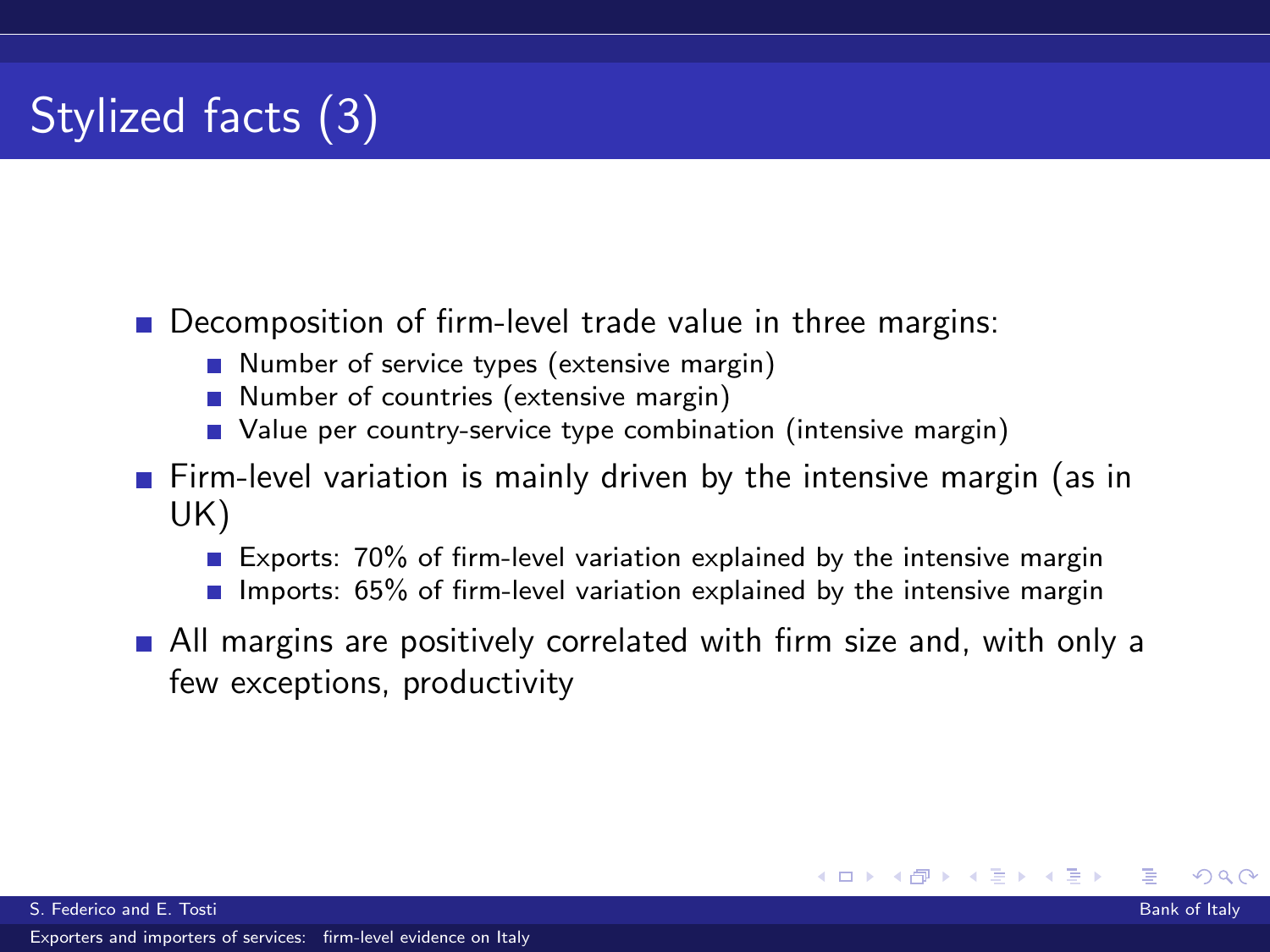### Stylized facts (4)

#### Decomposition of country-level trade value in three margins:

- Number of firms (extensive margin)
- Number of service types (extensive margin)
- Value per firm-service type combination (intensive margin)
- Country-level variation is mainly driven by the extensive margins
	- Exports: 41% of variation due to number of firms, 27% to service types
	- Imports:  $43\%$  of variation due to number of firms,  $26\%$  to service types

- Gravity equation: distance is negatively correlated with trade (-0.64) exports, -0.85 imports)
	- $\blacksquare$  Negative effect of distance only on extensive margins

つひへ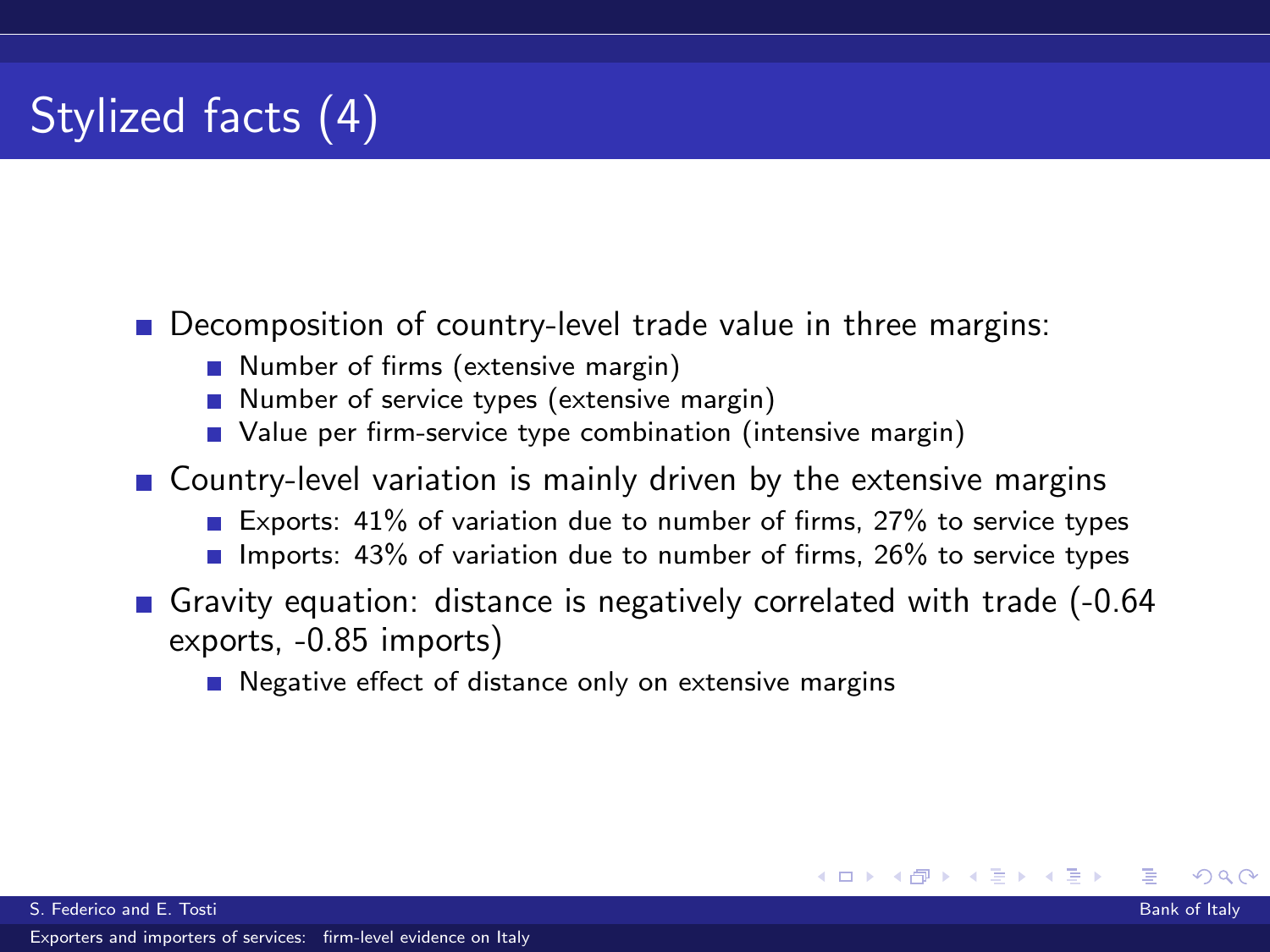### Foreign affiliates' activity in services: data

- Merge with firm-level data on foreign affiliates in order to capture the provision of services through FDI (GATS mode 3)
	- Bank of Italy survey (Foreign Affiliates Survey FATS)
	- Available for a subsample of firms (878 out of 2,955)
	- Variables: number of employees, sales, country of location and main sector of activity of foreign affiliates
- **Measurement** issues
	- No information on sector breakdown of sales  $\Rightarrow$  consider only foreign affiliates whose main sector of activity is in services
	- No information on the destination country of foreign affiliates' sales  $\Rightarrow$ export-platform FDI less important for services
- Allows to compute the ratio of exports of services on the sum of exports and foreign affiliates' sales (propensity to export services)

つひへ

イロト イ母ト イヨト イヨト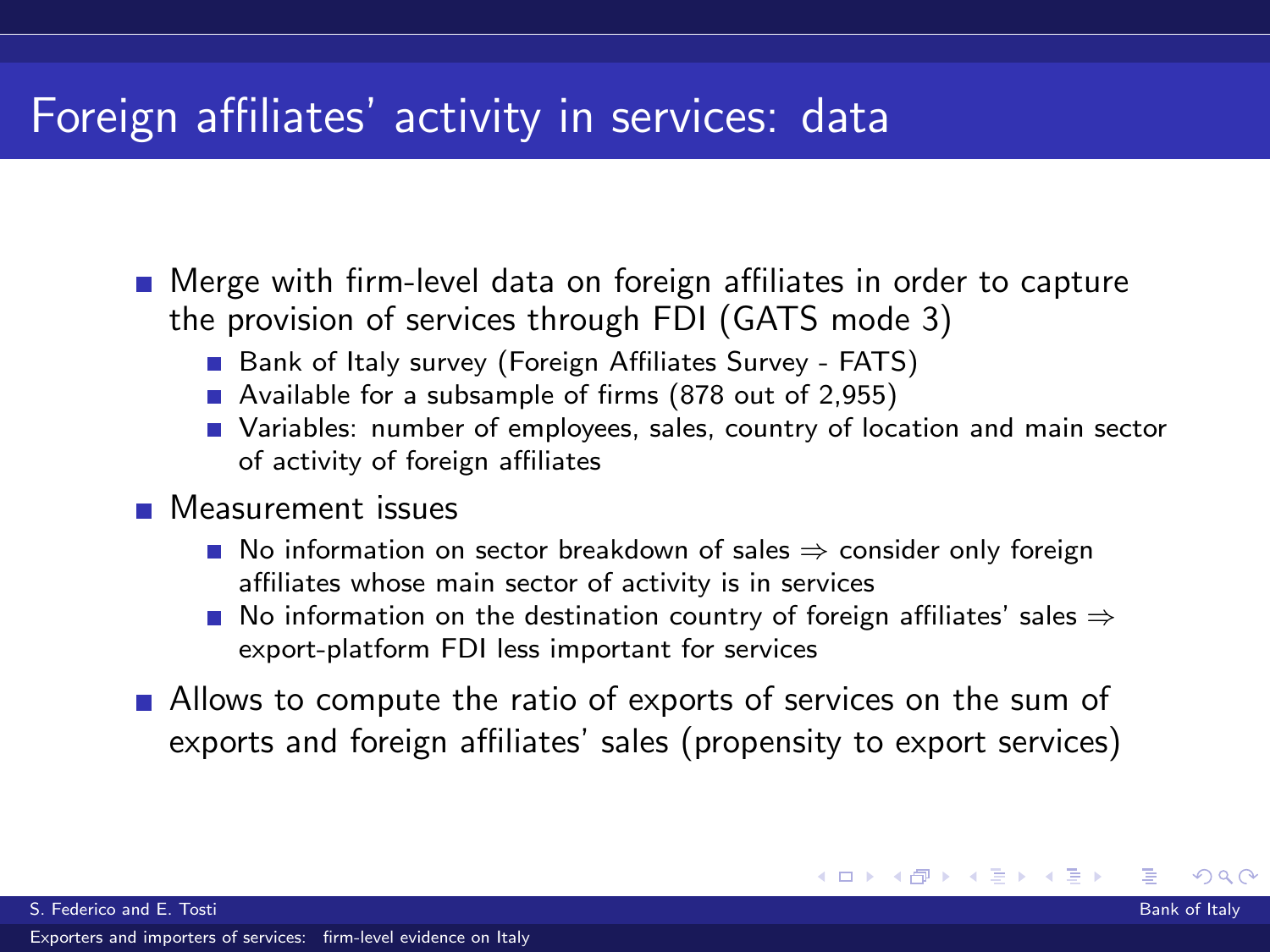### Export versus FDI in services

- **F** Foreign affiliates' activity is even more concentrated than trade in services
- **Propensity to export services (relative to FDI) varies a lot across** sectors
	- **High for R&D, engineering and advertising, low for finance and insurance** (as in the U.S.: Oldenski 2011)

4 0 8

つひつ

- $\blacksquare$  Propensity to export services varies across partner countries
	- $\blacksquare$  Higher in smaller markets; not significantly related to distance
- $\blacksquare$  Propensity to export services varies across firms
	- $\blacksquare$  Higher for smaller and less productive firms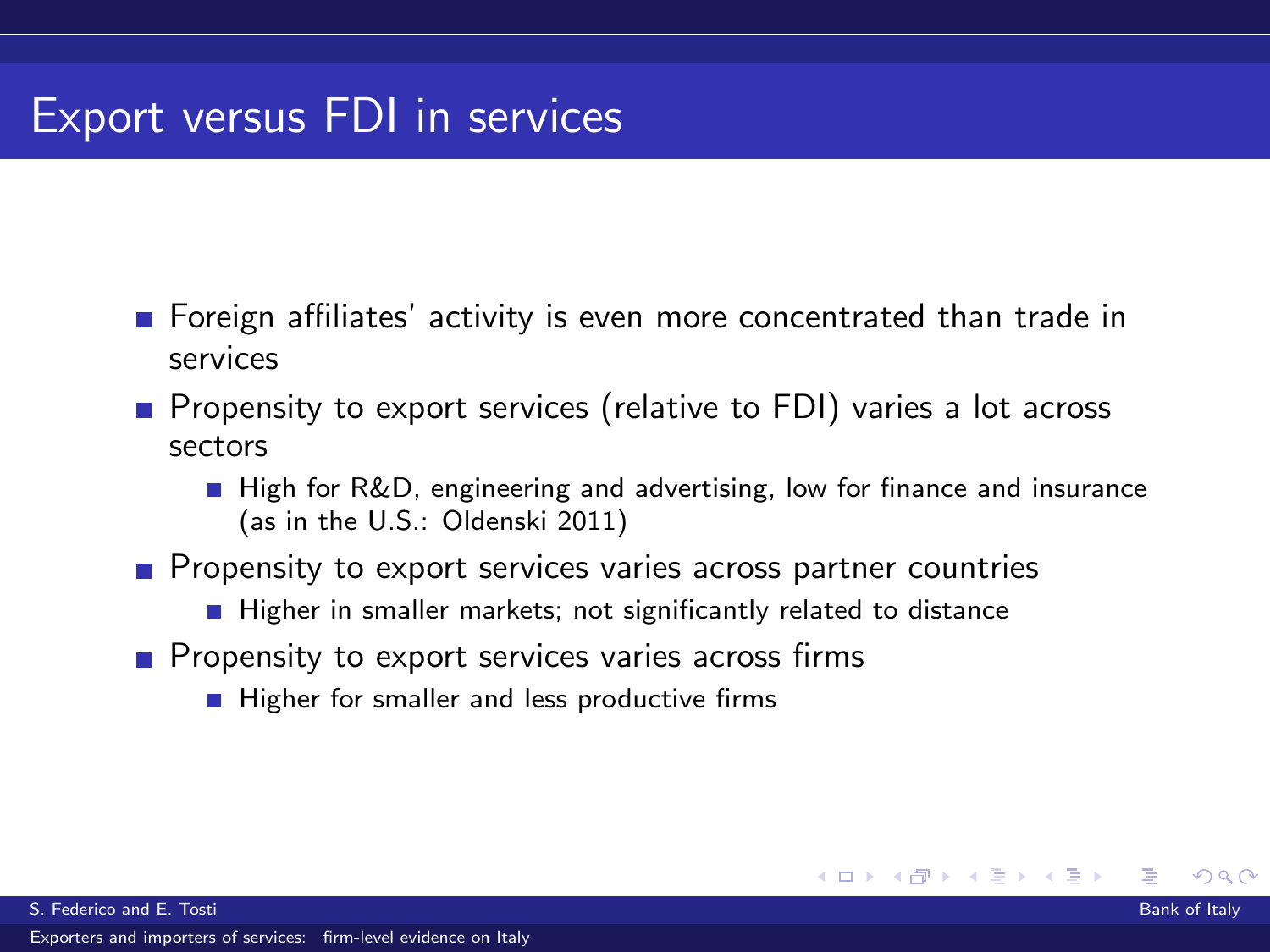### Concluding remarks

Report firm-level patterns on trade in services in Italy (largely consistent with previous literature)

- Trade in services is highly concentrated
- $\blacksquare$  Trade in services is not restricted to firms in service sectors
- Firm-level variation is largely driven by intensive margin
- Country-level variation is largely driven by extensive margin
- Despite intangibility of services, distance has a strong negative effect
- Analyze the choice between export and FDI in services at the firm level (very limited evidence in the existing literature)
	- Foreign affiliates' activity even more concentrated than trade
	- **Propensity to export relative to sell through foreign affiliates varies across** sectors

つひへ

**Exports preferred to FDI by smaller and less productive firms and in** smaller markets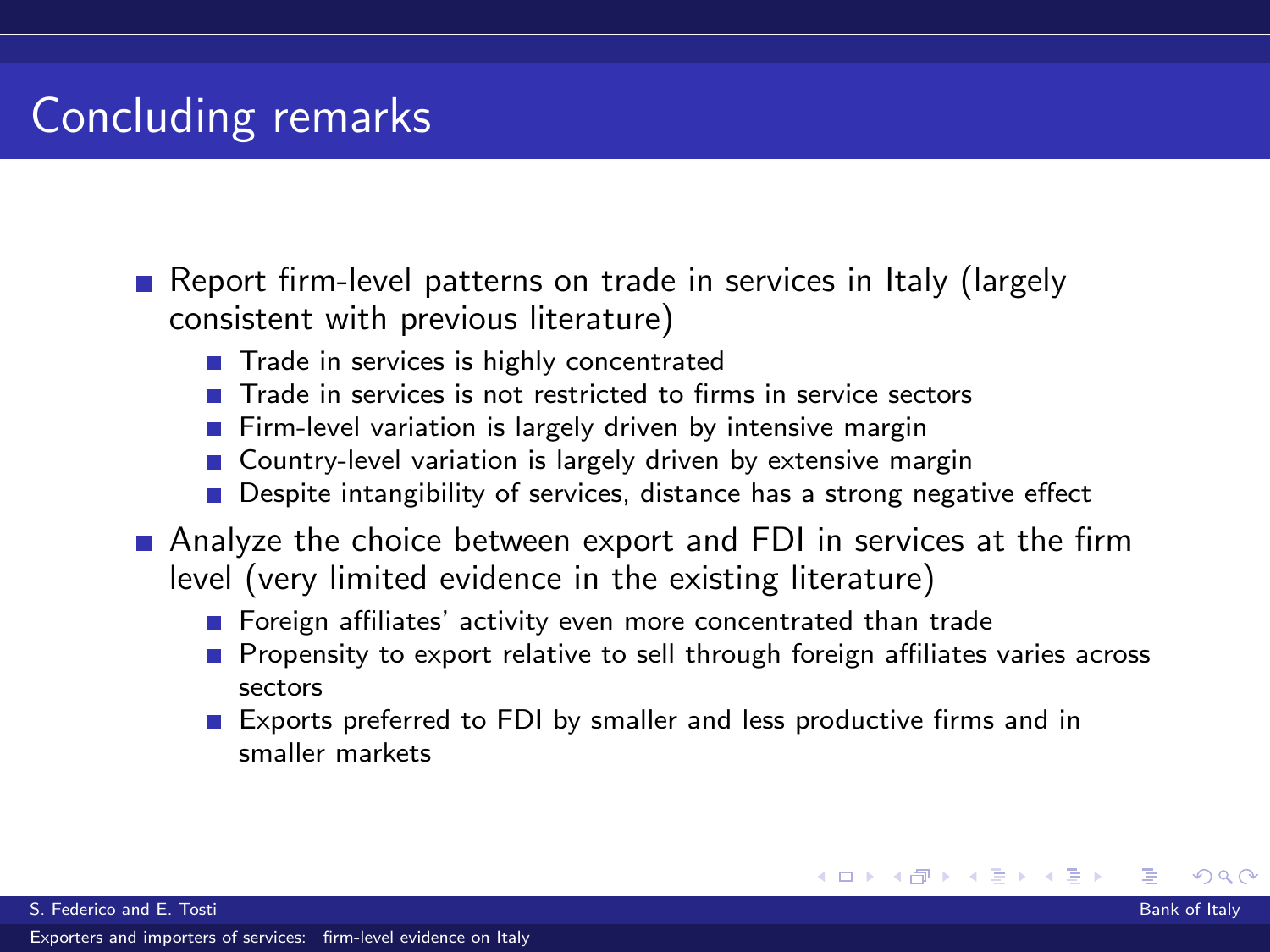# Thank you for your attention

 $QQ$ イロト イ母ト イヨト イヨト

S. Federico and E. Tosti Bank of Italy and Bank of Italy and Bank of Italy and Bank of Italy and Bank of Italy

[Exporters and importers of services: firm-level evidence on Italy](#page-0-0)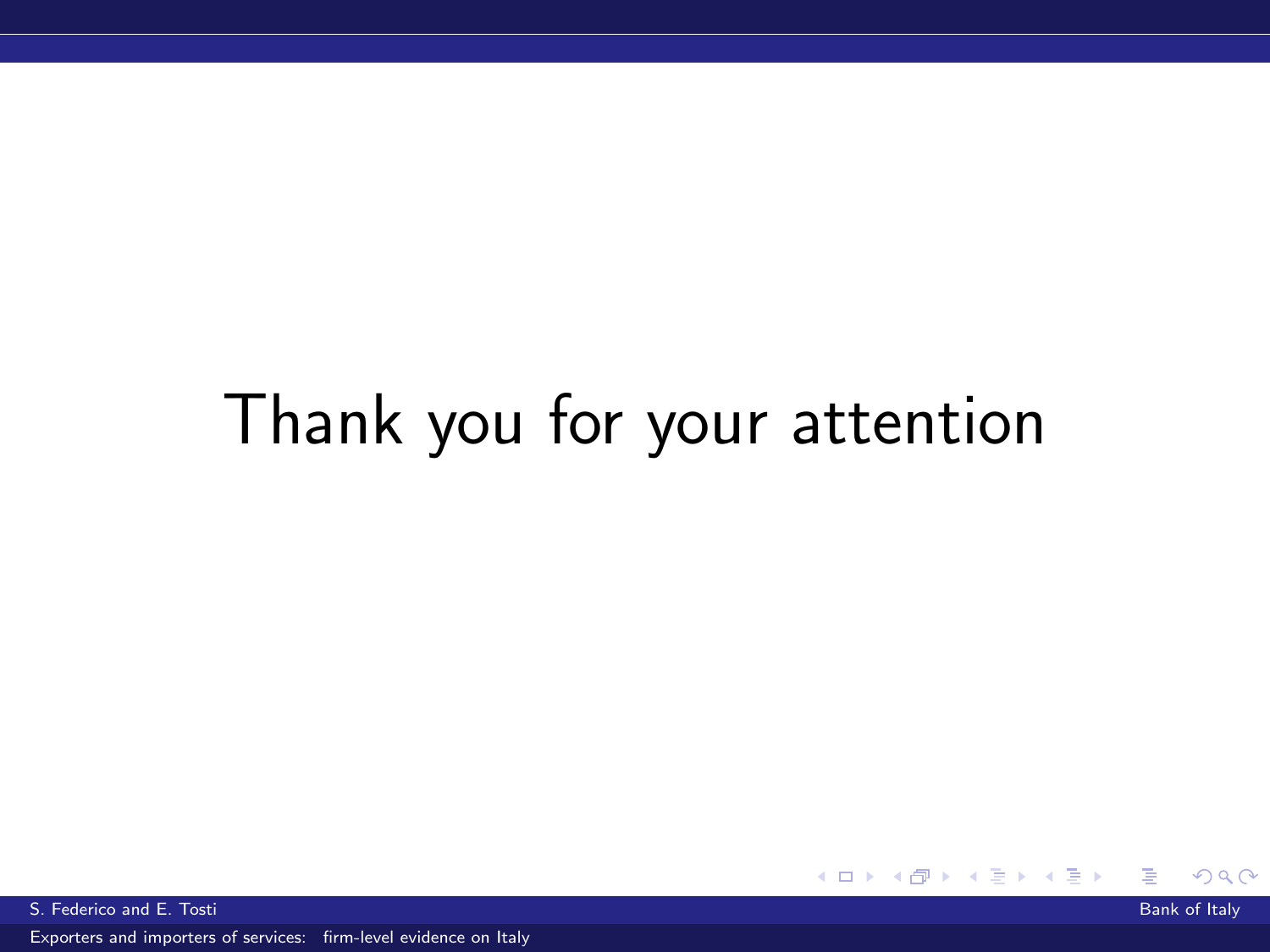| Industry                          | $No X-M$ | Only X         | Only M | X&M  | Total |
|-----------------------------------|----------|----------------|--------|------|-------|
| Manufacturing                     | 203      | 36             | 300    | 426  | 965   |
| Electricity, gas, water           | 33       | 4              | 47     | 17   | 101   |
| Construction                      | 34       | 6              | 15     | 13   | 68    |
| Wholesale and retail trade        | 183      | 16             | 152    | 119  | 470   |
| Transportation and storage        | 18       | $\overline{2}$ | 20     | 40   | 80    |
| Accommodation and food service    | 3        | 0              | 6      | 8    | 17    |
| Information and communication     |          | 0              | 21     | 58   | 86    |
| Finance and insurance             | 698      | 12             | 119    | 170  | 999   |
| Real estate                       | 13       | 0              | 4      |      | 18    |
| Professional and other activities | 6        | 1              | 4      | 34   | 45    |
| Administrative activities         | 9        | $\overline{2}$ | 20     | 24   | 55    |
| Other                             | 12       |                | 15     | 23   | 51    |
| Total                             | 1219     | 80             | 723    | 933  | 2955  |
| Total (row $\%$ )                 | 41.3     | 2.7            | 24.5   | 31.6 | 100.0 |

#### Table: Number of firms by industry

Full sample. Unweighted data. X: exporter. M: importer.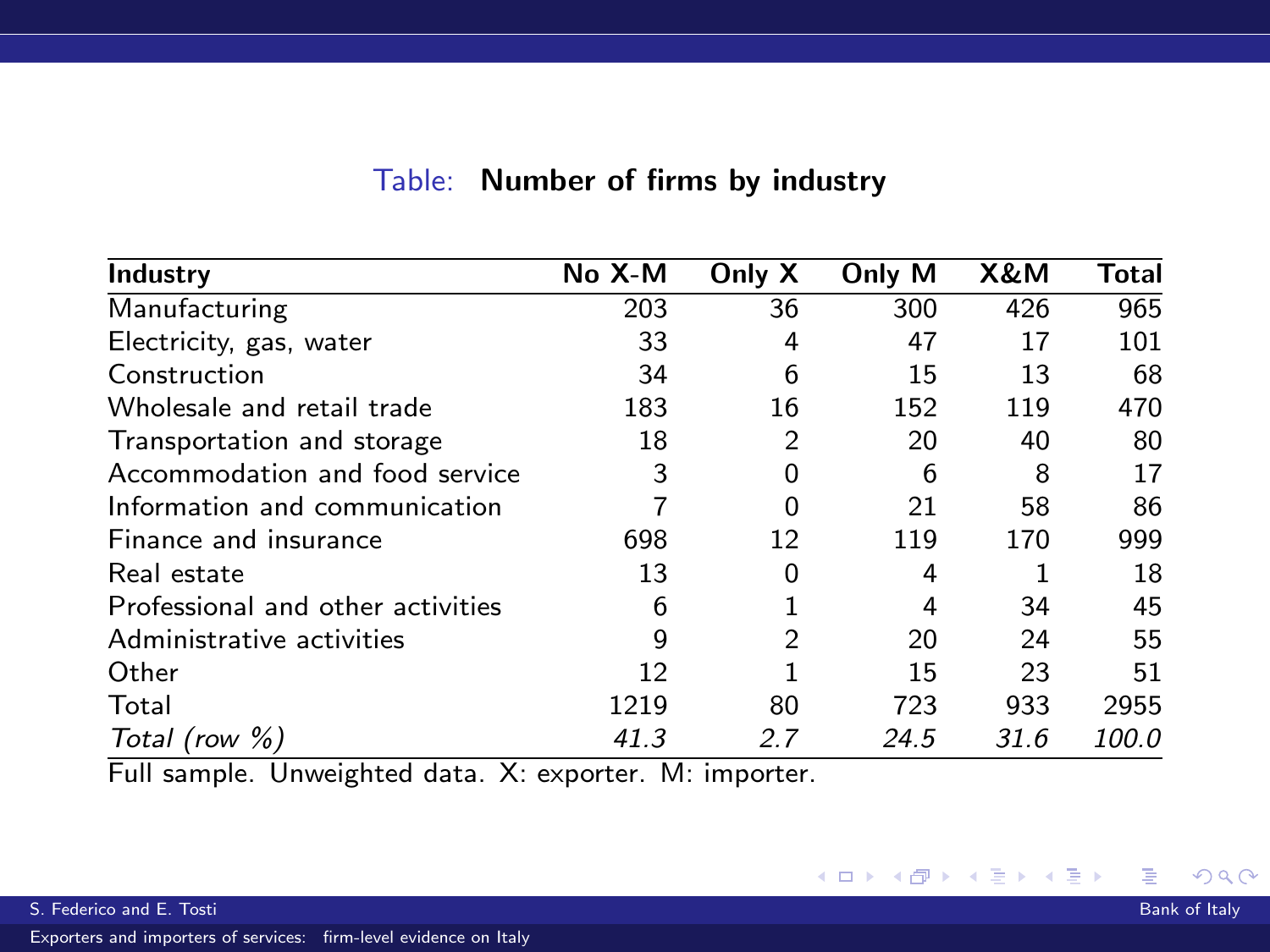|  |  |  |  |  |  |  | $\mathsf{Table}\colon$ Value of trade in services by industry (EUR millions) |  |  |  |
|--|--|--|--|--|--|--|------------------------------------------------------------------------------|--|--|--|
|--|--|--|--|--|--|--|------------------------------------------------------------------------------|--|--|--|

| Industry                                      | <b>Exports</b> | %     | <b>Imports</b> | $\overline{\%}$ |
|-----------------------------------------------|----------------|-------|----------------|-----------------|
| Manufacturing                                 | 9816           | 35.5  | 10719          | 33.0            |
| Electricity, gas, water                       | 55             | 0.2   | 393            | 1.2             |
| Construction                                  | 130            | 0.5   | 127            | 0.4             |
| Wholesale and retail trade                    | 1238           | 4.5   | 1757           | 5.4             |
| Transportation and storage                    | 1853           | 6.7   | 1228           | 3.8             |
| Accommodation and food service activ.         | 153            | 0.6   | 54             | 0.2             |
| Information and communication                 | 3343           | 12.1  | 7507           | 23.1            |
| Financial and insurance (incl. banks)         | 8607           | 31.1  | 8844           | 27.2            |
| Real estate activities                        | 17             | 0.1   | 76             | 0.2             |
| Professional, scientific and technical activ. | 1180           | 4.3   | 831            | 2.6             |
| Administrative and support service activ.     | 224            | 0.8   | 514            | 1.6             |
| Other                                         | 1040           | 3.8   | 439            | 1.4             |
| Total                                         | 27657          | 100.0 | 32490          | 100.0           |
| $ -$<br>141 * 1 . 1 1 .                       |                |       |                |                 |

Full sample. Weighted data.

メロトメ 御 トメ 君 トメ 君 トッ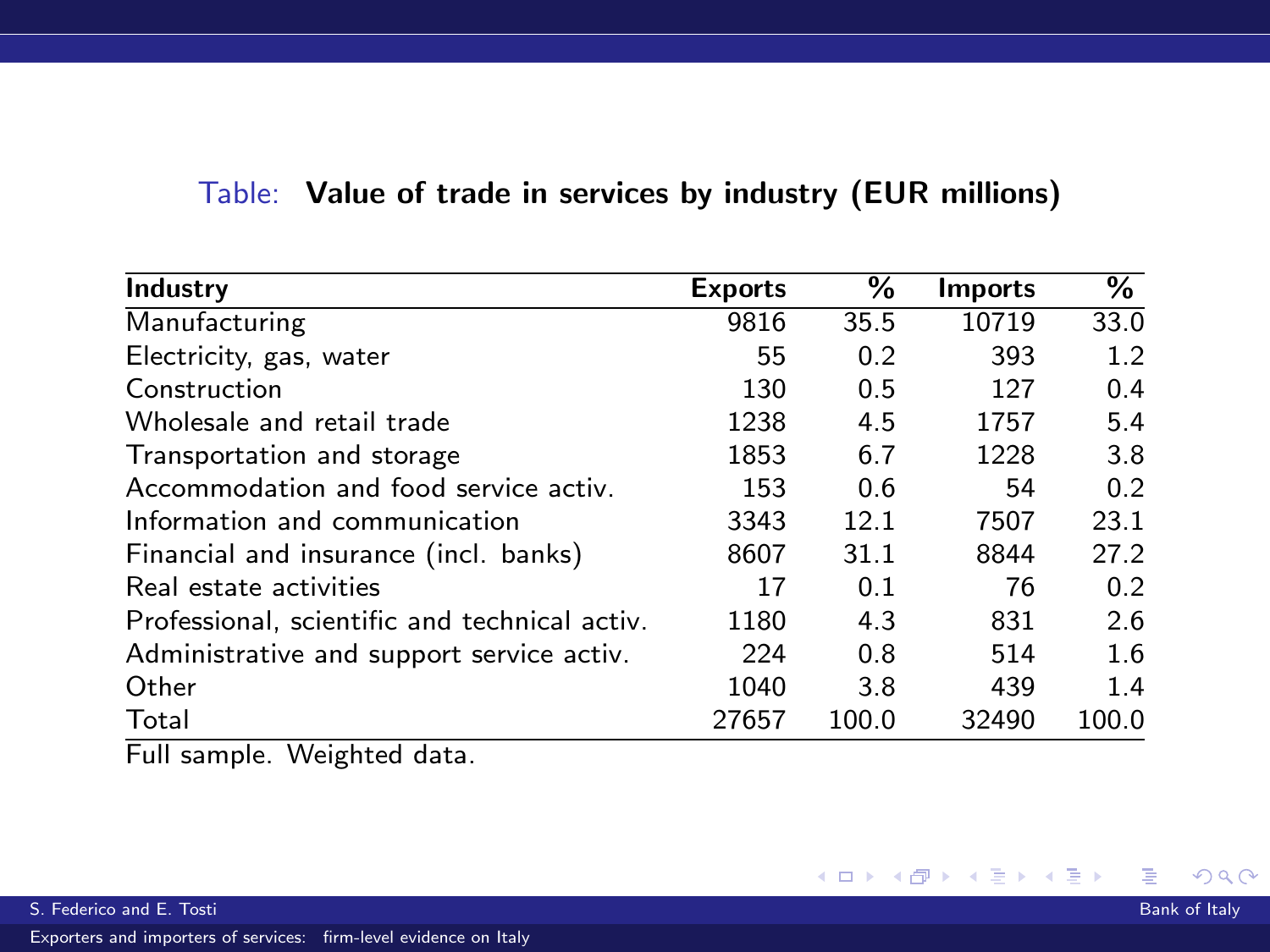#### Table: Value of trade in services by service type traded (EUR millions)

| Type of service                                 | Export | ℅     | Import | %        |
|-------------------------------------------------|--------|-------|--------|----------|
| Reinsurance                                     | 5833   | 21.1  | 6260   | 19.3     |
| Services between affiliated enterprises, n.i.e. | 3880   | 14.0  | 2993   | 9.2      |
| Other miscellaneous business services           | 3717   | 13.4  | 3880   | 11.9     |
| Telecommunication services                      | 2155   | 7.8   | 2567   | 7.9      |
| Research and development services               | 1605   | 5.8   | 1082   | 3.3      |
| Other royalties and license fees                | 1412   | 5.1   | 2208   | 6.8      |
| Advertising, market research                    | 1331   | 4.8   | 1567   | 4.8      |
| Franchises and similar rights                   | 1126   | 4.1   | 2639   | 8.1      |
| Computer services                               | 995    | 3.6   | 2399   | 7.4      |
| <b>Financial services</b>                       | 1626   | 5.9   | 1688   | 5.2      |
| Architectural, engineering                      | 859    | 3.1   | 1379   | 4.2      |
| Auxiliary services                              | 851    | 3.1   | 515    | 1.6      |
|                                                 | .      | .     | .      | $\cdots$ |
| Total<br>- -                                    | 27657  | 100.0 | 32490  | 100.0    |

Full sample. Weighted data.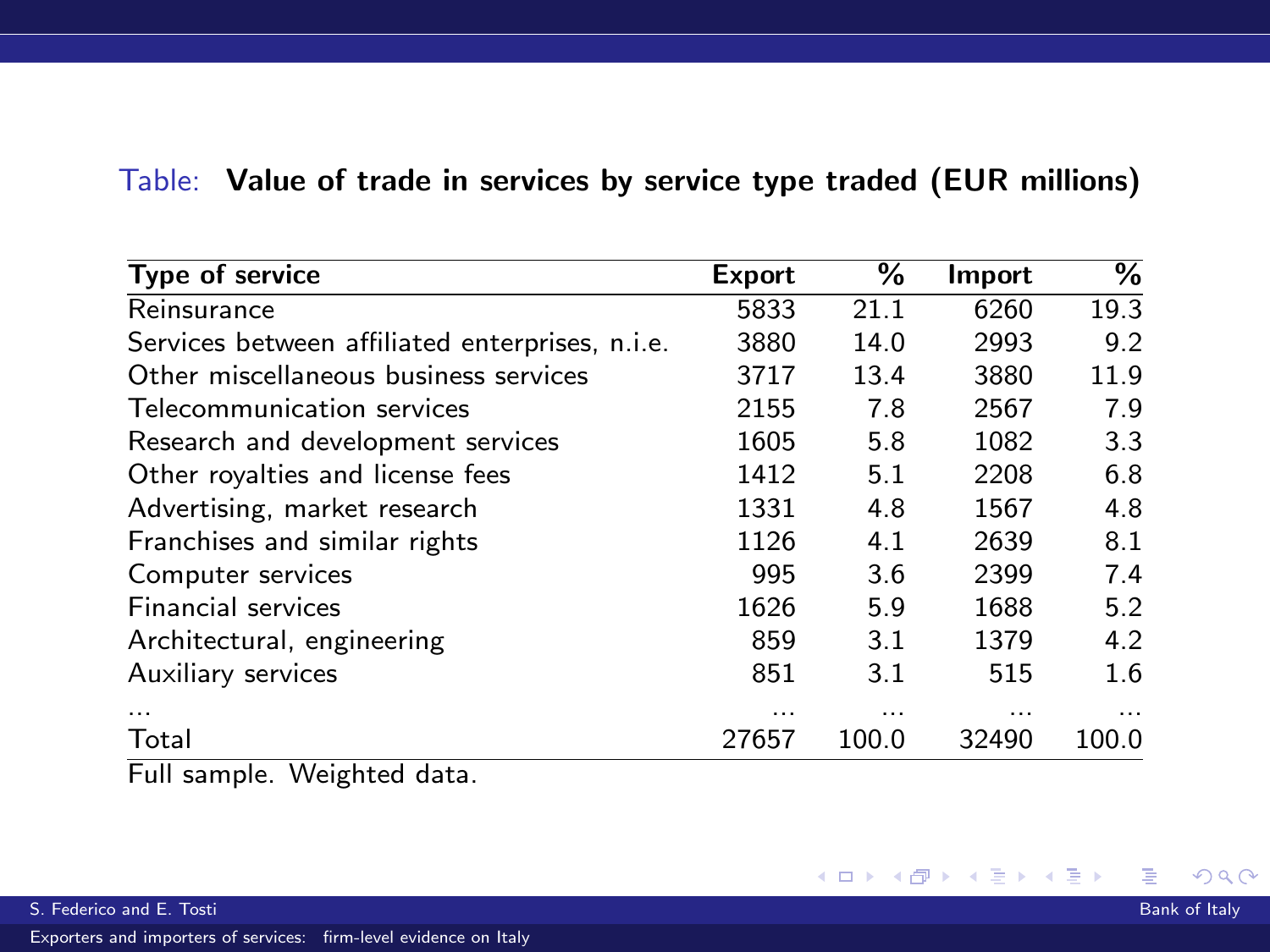### Exporters and importers of services

#### Table: Number of firms by industry

| Industry                | $No X-M$ | Only X | Only M | X&M  | Total |
|-------------------------|----------|--------|--------|------|-------|
| Total                   | 1219     | 80     | 723    | 933  | 2955  |
| (row %)                 | 41.3     | 2.7    | 24.5   | 31.6 | 100.0 |
| of which: Manufacturing | 203      | 36     | 300    | 426  | 965   |
| (row %)                 | 21.0     | 3.7    | 31.1   | 44.1 | 100.0 |

Full sample. Unweighted data. X: exporter. M: importer.

#### Table: Top exporters and importers of services

|        | Top 5 | Top <sub>10</sub> | Top <sub>20</sub> | Top <sub>50</sub> | Top 100 |
|--------|-------|-------------------|-------------------|-------------------|---------|
| Export | 14.7  | 20.8              | 27.9              | 38.2              | 45.5    |
| Import | 14.2  | 18.7              | 23.3              | 31.8              | 38.6    |

4 0 8

Full sample. Share of top exporters or importers' trade values (unweighted) on total trade values in the reference population (weighted).

つひひ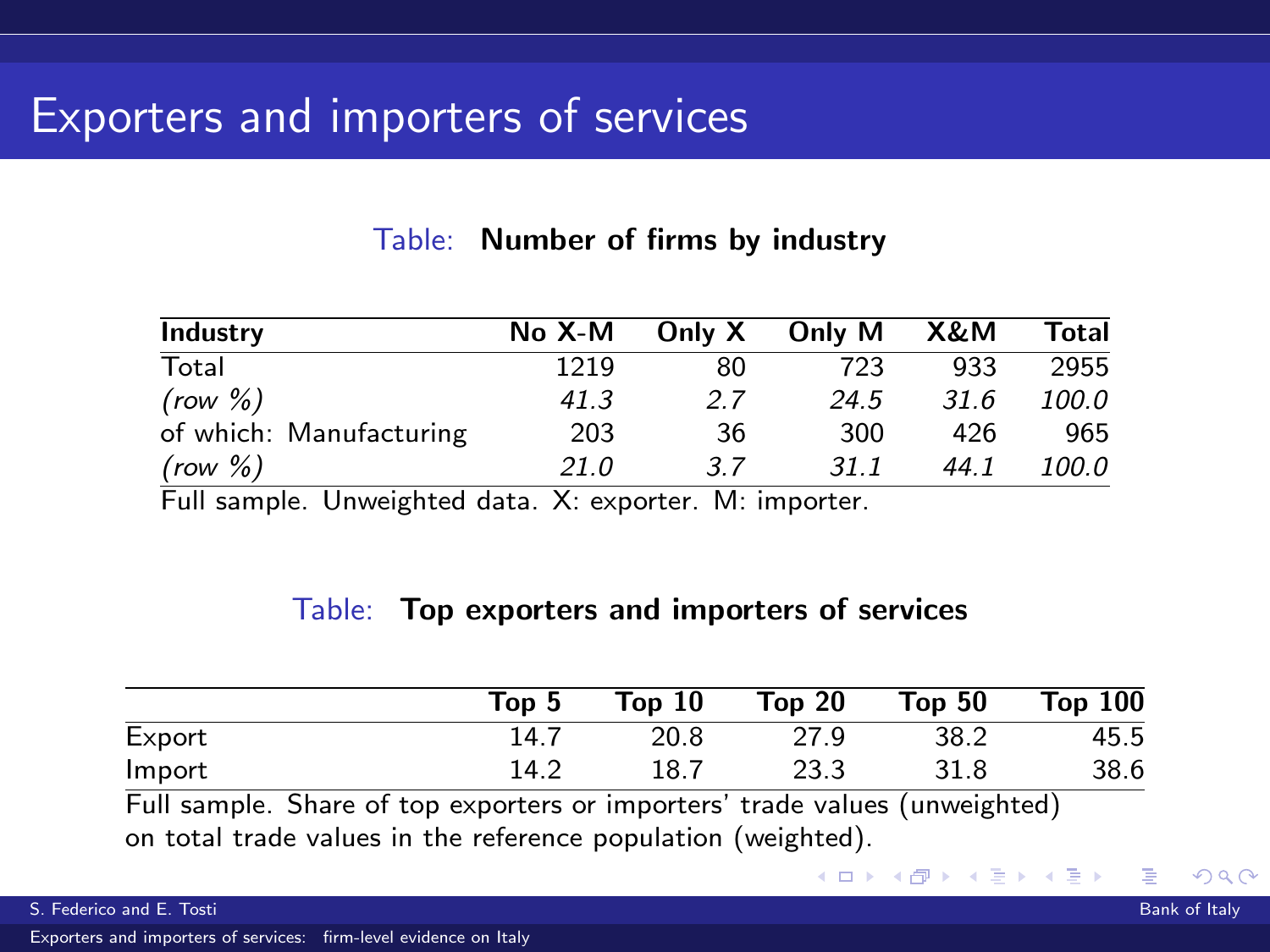#### Table: Distribution of exporters and export value by number of service types and countries

|              |           |      |                     | No. countries |       |       |       |
|--------------|-----------|------|---------------------|---------------|-------|-------|-------|
| No. types    | 1         | 2    | 3                   | 4             | $5-9$ | $10+$ | All   |
|              |           |      | Number of exporters |               |       |       |       |
| $\mathbf{1}$ | 22.7      | 6.5  | 5.3                 | 1.8           | 6.1   | 9.4   | 51.8  |
| 2            | 3.8       | 4.2  | 2.3                 | 0.9           | 4.2   | 3.9   | 19.4  |
| 3            | 0.5       | 1.1  | 1.5                 | 1.1           | 4.4   | 4.4   | 12.9  |
| 4            | 0.0       | 0.5  | 0.4                 | 0.4           | 2.2   | 3.9   | 7.4   |
| $5+$         | 0.0       | 0.1  | 0.4                 | 0.6           | 2.3   | 5.1   | 8.4   |
| All          | 27.0      | 12.3 | 9.9                 | 4.7           | 19.2  | 26.8  | 100.0 |
|              |           |      |                     | Export value  |       |       |       |
| $\mathbf 1$  | 6.0       | 1.7  | 0.9                 | 1.2           | 2.0   | 14.9  | 26.8  |
| 2            | 4.4       | 0.6  | 0.6                 | 0.2           | 2.4   | 8.3   | 16.5  |
| 3            | 0.0       | 1.6  | 1.0                 | 0.3           | 3.7   | 4.3   | 11.1  |
| 4            | 0.0       | 0.1  | 0.1                 | 0.0           | 1.5   | 5.6   | 7.3   |
| $5+$         | 0.0       | 0.0  | 0.5                 | 0.2           | 2.2   | 35.3  | 38.3  |
| All          | 10.4<br>. | 4.1  | 3.1                 | 2.1           | 11.8  | 68.5  | 100.0 |

Full sample. Weighted data for export value.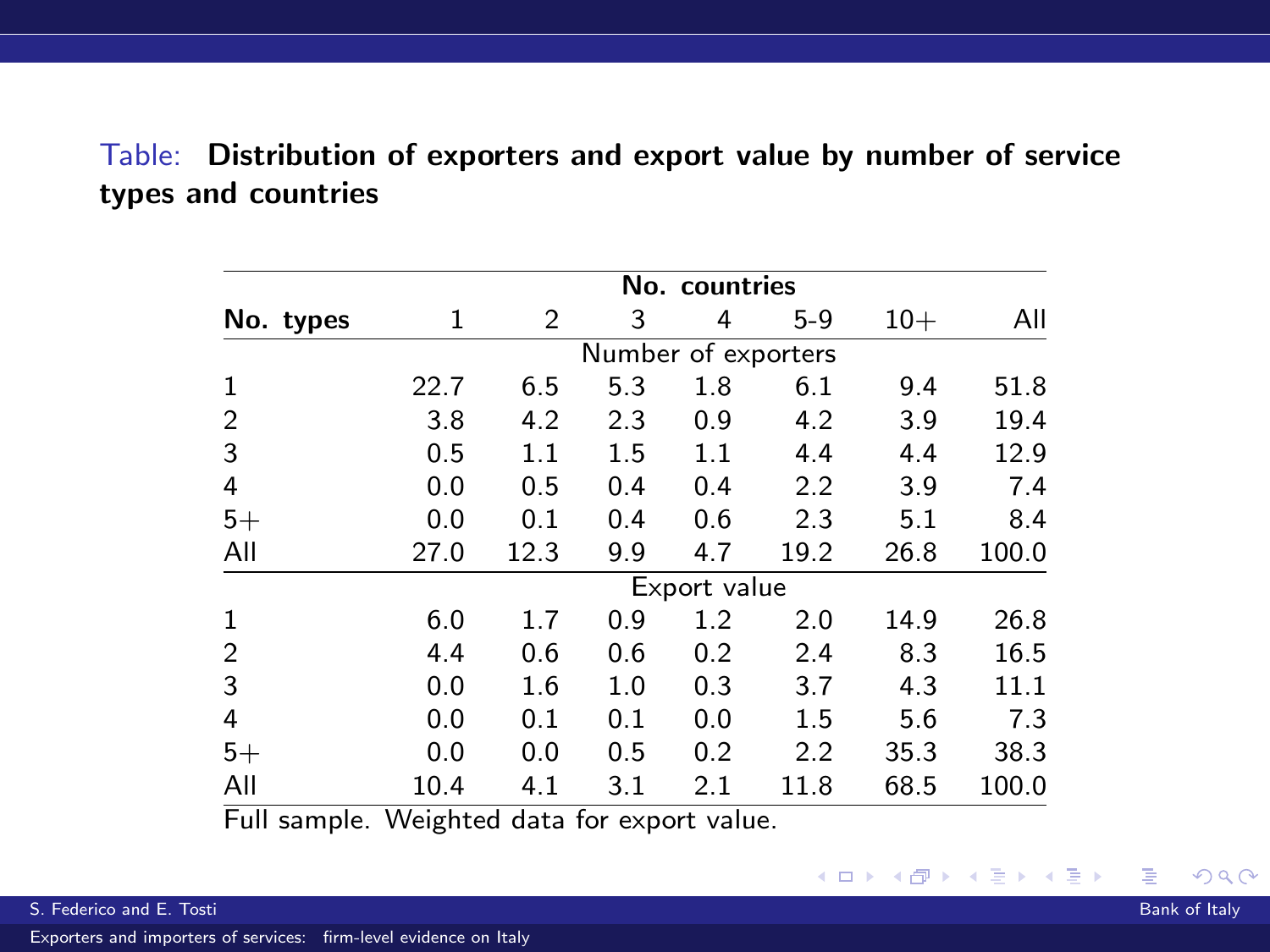#### Table: Distribution of importers and import value by number of service types and countries

| No. countries |           |      |                     |              |       |       |       |  |
|---------------|-----------|------|---------------------|--------------|-------|-------|-------|--|
| No. types     | 1         | 2    | 3                   | 4            | $5-9$ | $10+$ | All   |  |
|               |           |      | Number of importers |              |       |       |       |  |
| $\mathbf{1}$  | 11.9      | 2.9  | 1.8                 | 0.8          | 2.0   | 2.5   | 21.8  |  |
| 2             | 3.3       | 5.2  | 1.5                 | 1.7          | 2.4   | 2.0   | 16.1  |  |
| 3             | 1.3       | 1.6  | 2.1                 | 2.0          | 3.7   | 2.5   | 13.2  |  |
| 4             | 0.8       | 0.4  | 1.6                 | 0.8          | 4.1   | 3.2   | 11.0  |  |
| $5+$          | 0.6       | 1.2  | 1.1                 | 2.1          | 11.7  | 21.2  | 37.9  |  |
| All           | 17.8      | 11.3 | 8.1                 | 7.4          | 23.9  | 31.4  | 100.0 |  |
|               |           |      |                     | Import value |       |       |       |  |
| 1             | 1.8       | 0.6  | 0.6                 | 1.4          | 1.0   | 4.3   | 9.8   |  |
| 2             | 1.7       | 0.3  | 0.2                 | 0.3          | 1.1   | 3.8   | 7.4   |  |
| 3             | 0.5       | 0.6  | 0.2                 | 1.0          | 0.7   | 1.9   | 4.9   |  |
| 4             | 6.3       | 0.2  | 0.5                 | 0.4          | 1.0   | 5.4   | 13.9  |  |
| $5+$          | 0.3       | 4.7  | 0.2                 | 0.3          | 7.6   | 50.8  | 64.0  |  |
| All           | 10.7<br>. | 6.4  | 1.8                 | 3.4          | 11.4  | 66.2  | 100.0 |  |

Full sample. Weighted data for import value.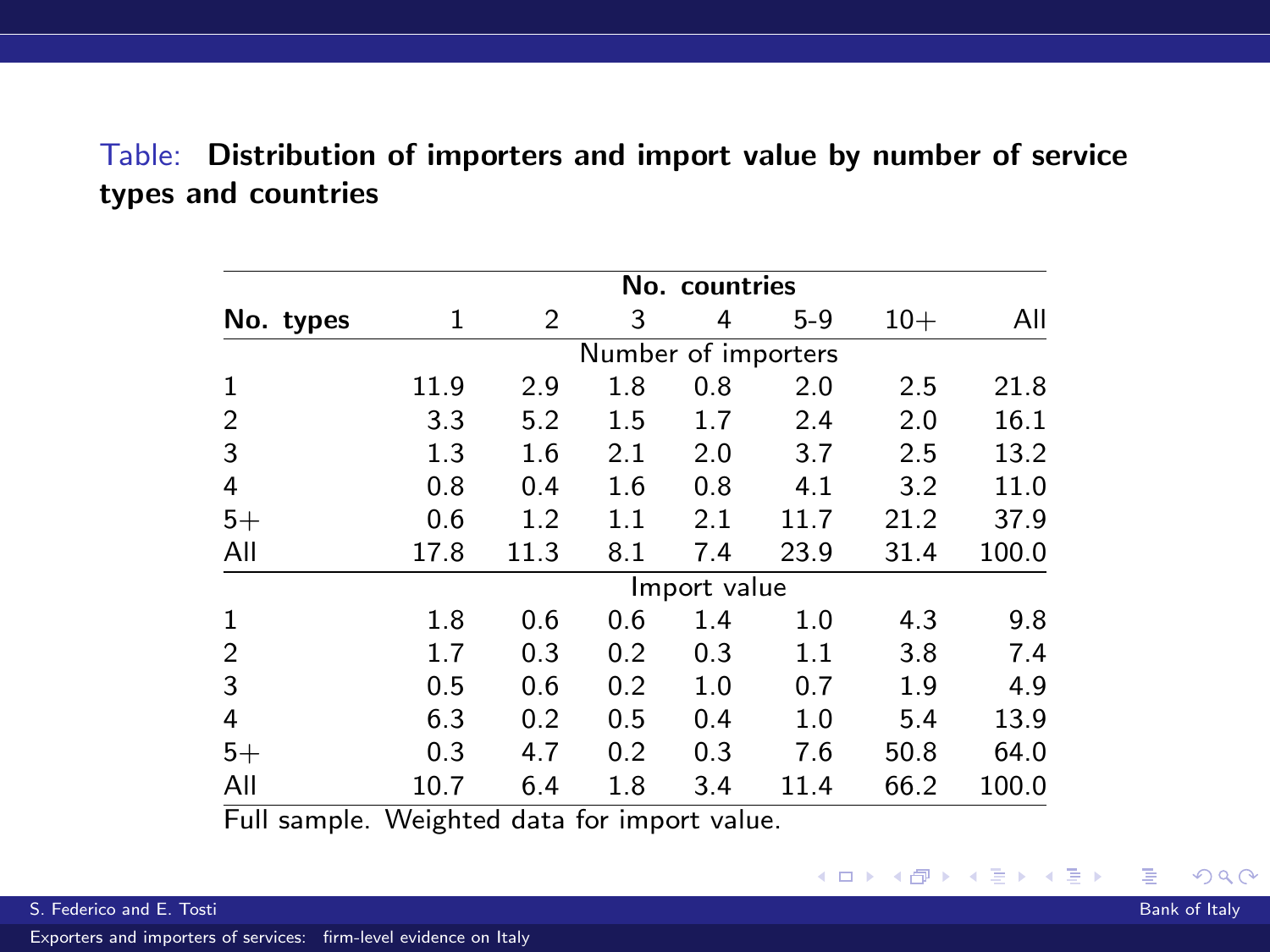#### Table: Firm-level margins: exports

|                              | (1)        | (2)         | (3)                           | $\left( 4\right)$ |
|------------------------------|------------|-------------|-------------------------------|-------------------|
| Variables                    | Ln(Value)  | $Ln(No.$ of | $Ln(No.$ of                   | Ln(Value per      |
|                              |            | countries)  | types)                        | country*type)     |
|                              |            |             | Full sample (including banks) |                   |
| Ln(Value)                    | $1.000***$ | $0.216***$  | $0.088***$                    | $0.697***$        |
|                              | (0.000)    | (0.012)     | (0.007)                       | (0.015)           |
| Observations                 | 1013       | 1013        | 1013                          | 1013              |
| $R^2$                        | 1.000      | 0.416       | 0.254                         | 0.739             |
|                              |            |             | CB sample                     |                   |
| Ln(Employees)                | $0.725***$ | $0.318***$  | $0.159***$                    | $0.249***$        |
|                              | (0.087)    | (0.035)     | (0.025)                       | (0.074)           |
| Ln(Value added per employee) | $0.408**$  | 0.064       | 0.035                         | $0.309***$        |
|                              | (0.162)    | (0.061)     | (0.045)                       | (0.111)           |
| Industry FE                  | Yes        | Yes         | Yes                           | Yes               |
| Observations                 | 614        | 614         | 614                           | 614               |
| $R^2$                        | 0.303      | 0.349       | 0.200                         | 0.203             |

Robust standard errors in parentheses. Weighted regressions.

\*\*\* p<0.01, \*\* p<0.05, \* p<0.1

[Exporters and importers of services: firm-level evidence on Italy](#page-0-0)

э

メロメ メ母メ メミメ メミメ

 $298$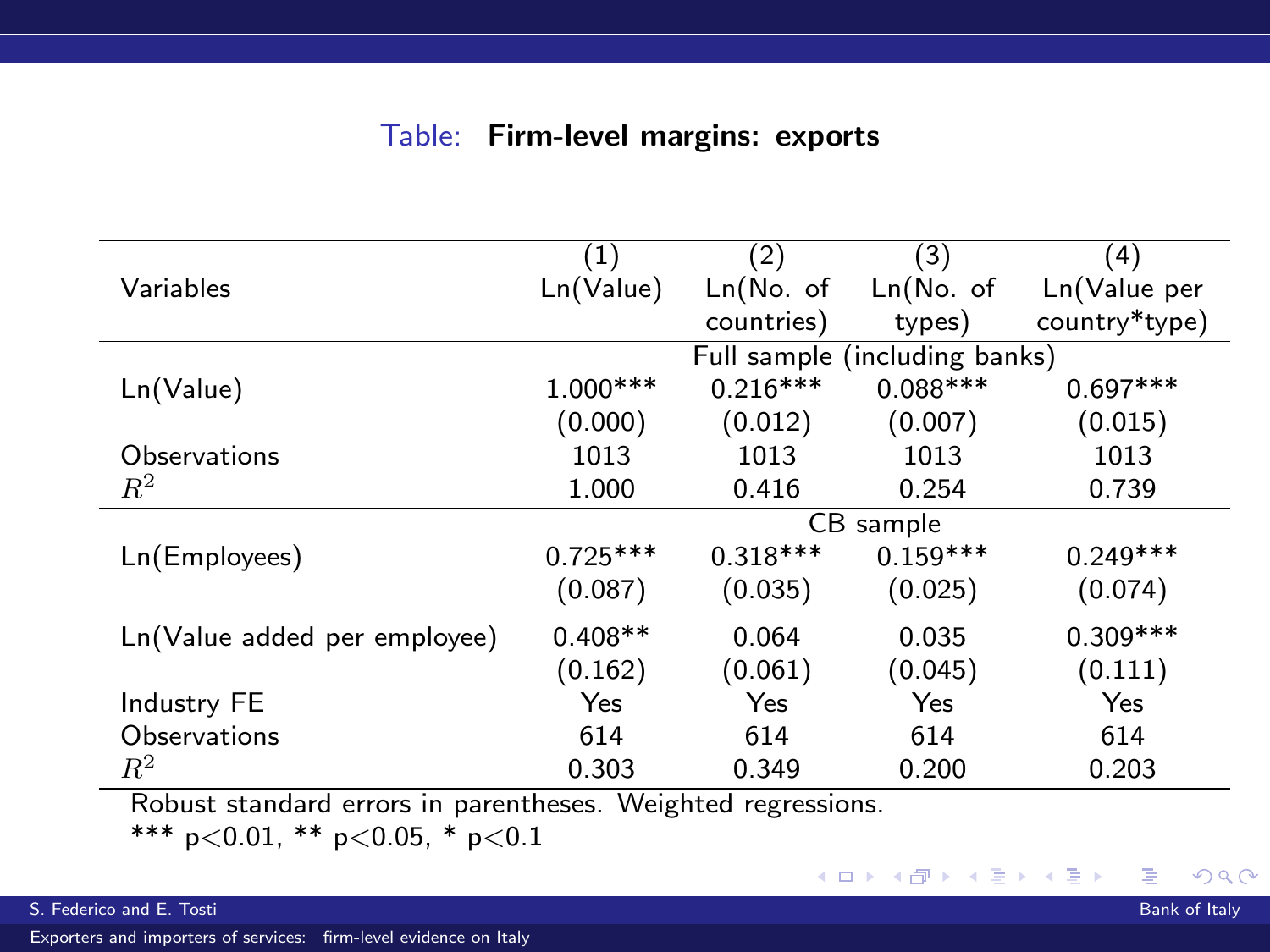#### Table: Firm-level margins: imports

|                              | (1)        | (2)         | (3)                           | (4)           |
|------------------------------|------------|-------------|-------------------------------|---------------|
| Variables                    | Ln(Value)  | $Ln(No.$ of | $Ln(No.$ of                   | Ln(Value per  |
|                              |            | countries)  | types)                        | country*type) |
|                              |            |             | Full sample (including banks) |               |
| Ln(Value)                    | $1.000***$ | $0.203***$  | $0.144***$                    | $0.653***$    |
|                              | (0.000)    | (0.009)     | (0.007)                       | (0.014)       |
| Observations                 | 1656       | 1656        | 1656                          | 1656          |
| $R^2$                        | 1.000      | 0.405       | 0.340                         | 0.671         |
|                              |            |             | CB sample                     |               |
| Ln(Employees)                | $0.945***$ | $0.330***$  | $0.190***$                    | $0.424***$    |
|                              | (0.081)    | (0.029)     | (0.023)                       | (0.069)       |
| Ln(Value added per employee) | $0.664***$ | $0.182***$  | $0.130***$                    | $0.352***$    |
|                              | (0.139)    | (0.050)     | (0.037)                       | (0.110)       |
| Industry FE                  | Yes        | Yes         | Yes                           | Yes           |
| Observations                 | 987        | 987         | 987                           | 987           |
| $\,R^2$                      | 0.350      | 0.314       | 0.221                         | 0.189         |

Robust standard errors in parentheses. Weighted regressions.

\*\*\* p<0.01, \*\* p<0.05, \* p<0.1

[Exporters and importers of services: firm-level evidence on Italy](#page-0-0)

э

メロメ メ母メ メミメ メミメ

 $298$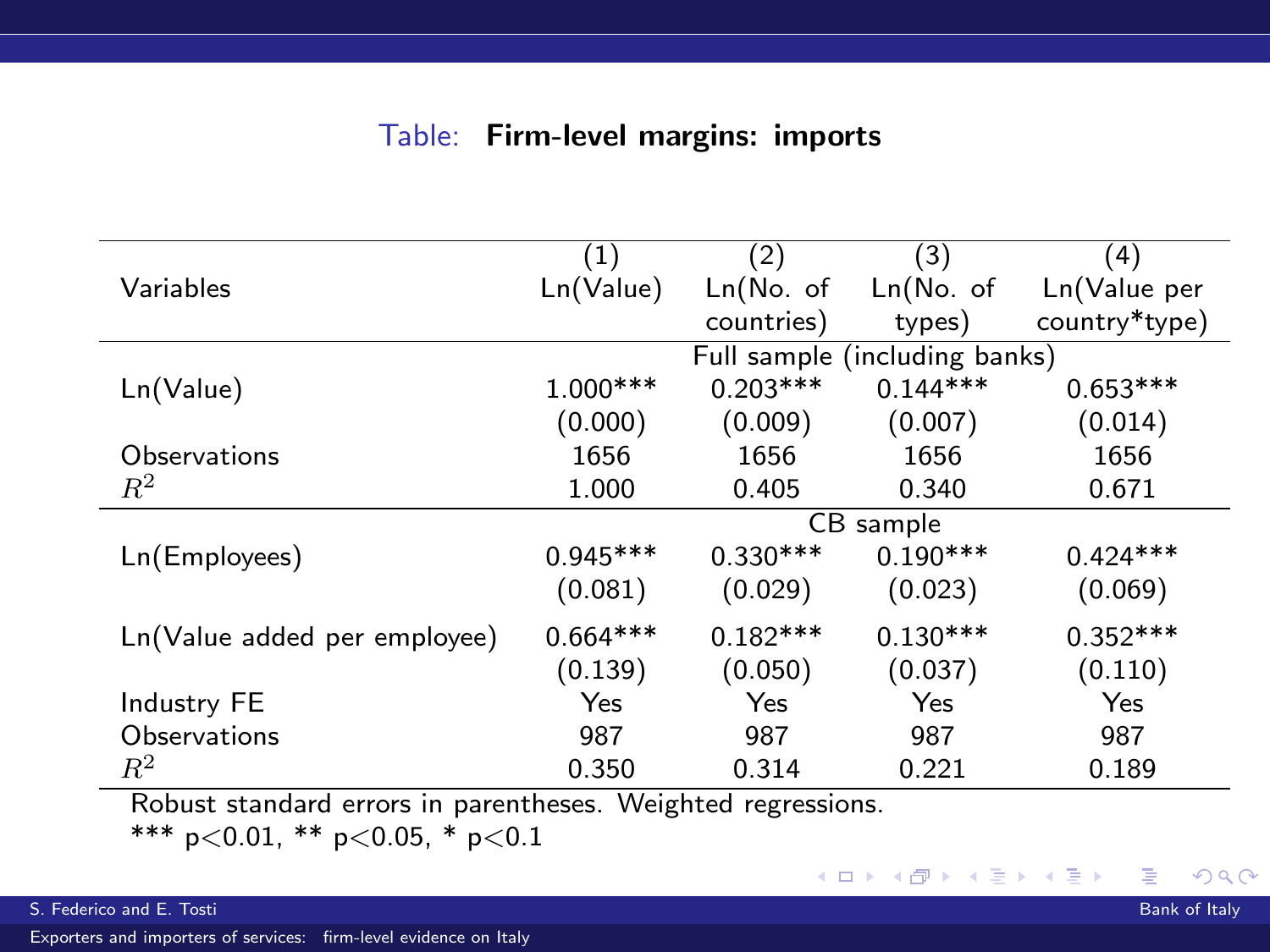|              | (1)         | (2)         | (3)         | (4)          |
|--------------|-------------|-------------|-------------|--------------|
| Variables    | Ln(Value)   | Ln(No. of   | Ln(No. of   | Ln(Value per |
|              |             | firms)      | types)      | firm*type)   |
| Ln(Value)    | $1.000***$  | $0.411***$  | $0.268***$  | $0.321***$   |
|              | (0.000)     | (0.016)     | (0.010)     | (0.024)      |
| Observations | 230         | 230         | 230         | 230          |
| $R^2$        | 1.000       | 0.791       | 0.772       | 0.478        |
| Ln(Distance) | $-0.644***$ | $-0.467***$ | $-0.267***$ | 0.089        |
|              | (0.182)     | (0.103)     | (0.063)     | (0.086)      |
| Ln(GDP)      | $1.018***$  | $0.494***$  | $0.301***$  | $0.223***$   |
|              | (0.060)     | (0.025)     | (0.018)     | (0.037)      |
| Observations | 191         | 191         | 191         | 191          |
| $\,R^2$      | 0.697       | 0.766       | 0.675       | 0.139        |

Table: Country-level margins: exports

Robust standard errors in parentheses. \*\*\*  $p < 0.01$ , \*\*  $p < 0.05$ , \*  $p < 0.1$ .

[Exporters and importers of services: firm-level evidence on Italy](#page-0-0)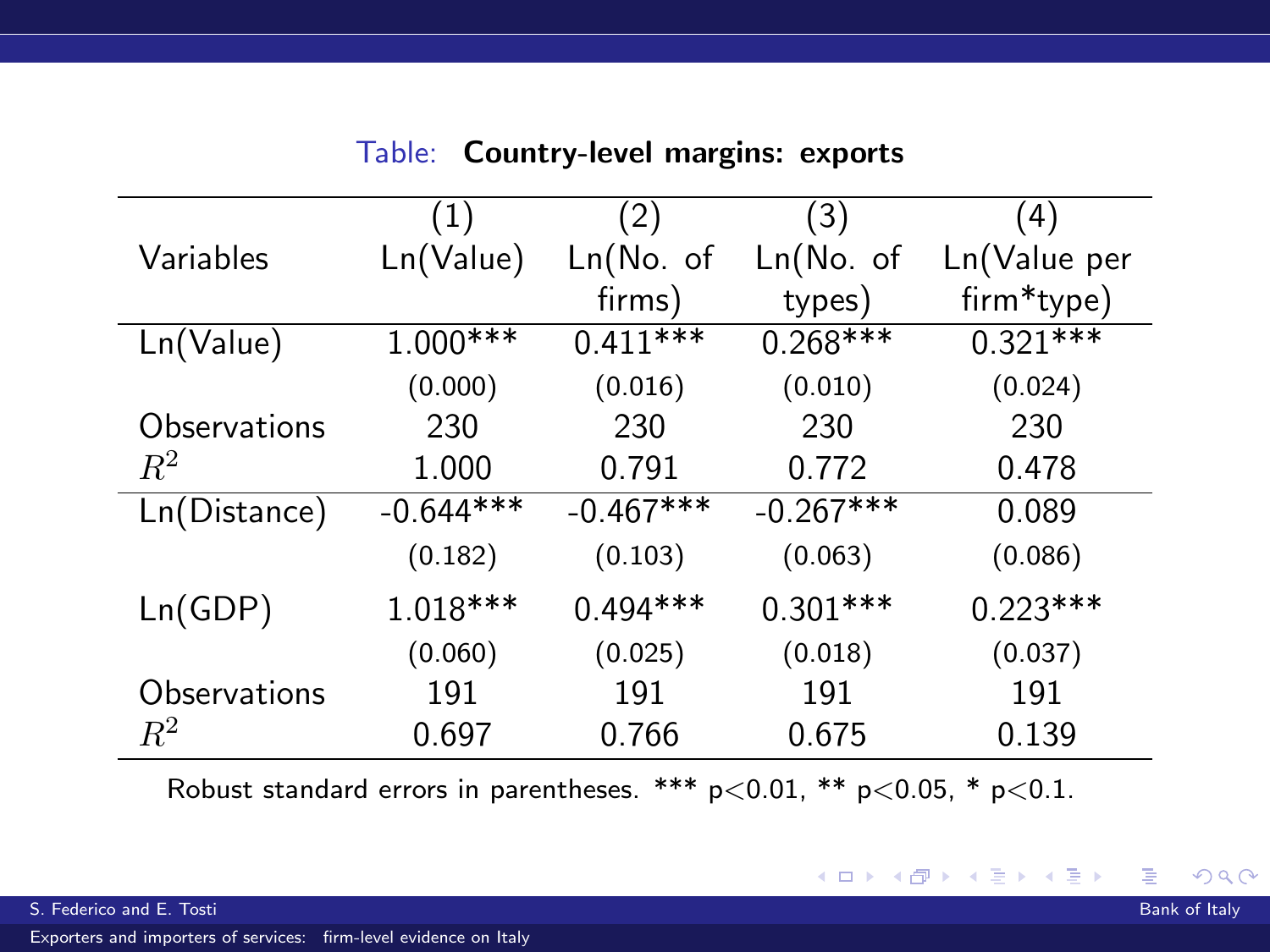|              | (1)         | $\left( 2\right)$ | (3)         | (4)          |
|--------------|-------------|-------------------|-------------|--------------|
| Variables    | Ln(Value)   | Ln(No. of         | Ln(No. of   | Ln(Value per |
|              |             | firms)            | types)      | firm*type)   |
| Ln(Value)    | 1.000***    | $0.431***$        | $0.255***$  | $0.315***$   |
|              | (0.000)     | (0.021)           | (0.011)     | (0.031)      |
| Observations | 223         | 223               | 223         | 223          |
| $R^2$        | 1.000       | 0.779             | 0.760       | 0.441        |
| Ln(Distance) | $-0.847***$ | $-0.559***$       | $-0.279***$ | $-0.009$     |
|              | (0.191)     | (0.115)           | (0.056)     | (0.090)      |
| Ln(GDP)      | $1.043***$  | $0.567***$        | $0.313***$  | $0.163***$   |
|              | (0.073)     | (0.029)           | (0.019)     | (0.045)      |
| Observations | 188         | 188               | 188         | 188          |
| $\,R^2$      | 0.612       | 0.765             | 0.661       | 0.068        |

Table: Country-level margins: imports

Robust standard errors in parentheses. \*\*\*  $p < 0.01$ , \*\*  $p < 0.05$ , \*  $p < 0.1$ .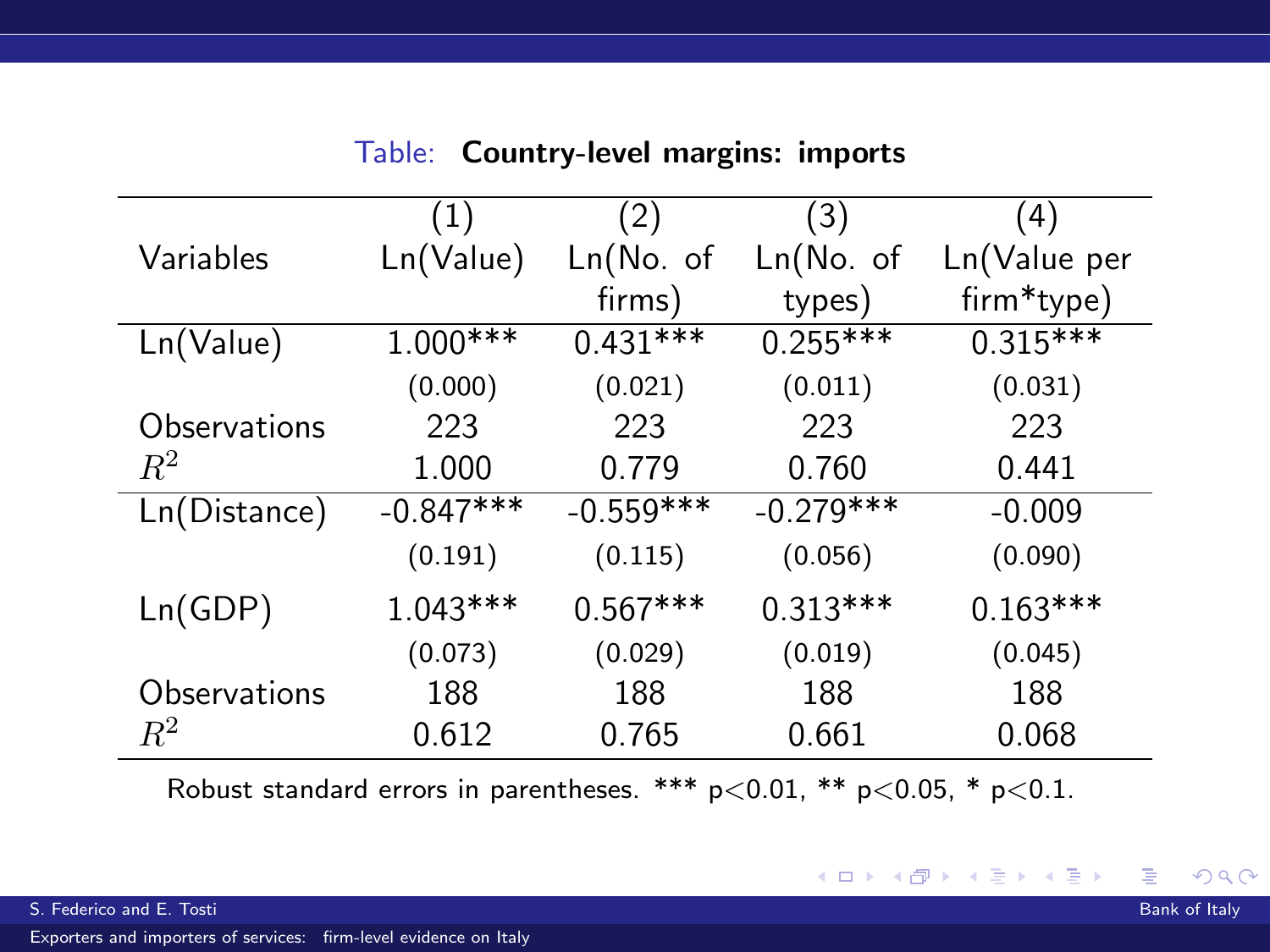#### Table: Ratio of exports to the sum of exports and foreign affiliates' sales by service type

| <b>Type of service</b>                              | <b>Share</b> |
|-----------------------------------------------------|--------------|
| Research and development services                   | 0.89         |
| Architectural and engineering services              | 0.61         |
| Advertising and market research                     | 0.42         |
| Computer services                                   | 0.41         |
| Other business, professional and technical services | 0.21         |
| Communication services                              | 0.12         |
| Business and management consultancy                 | 0.10         |
| Insurance services                                  | 0.04         |
| Financial services (except holding)                 | 0.01         |

...

Þ

 $298$ 

イロト イ部 トイ活 トイ活 トー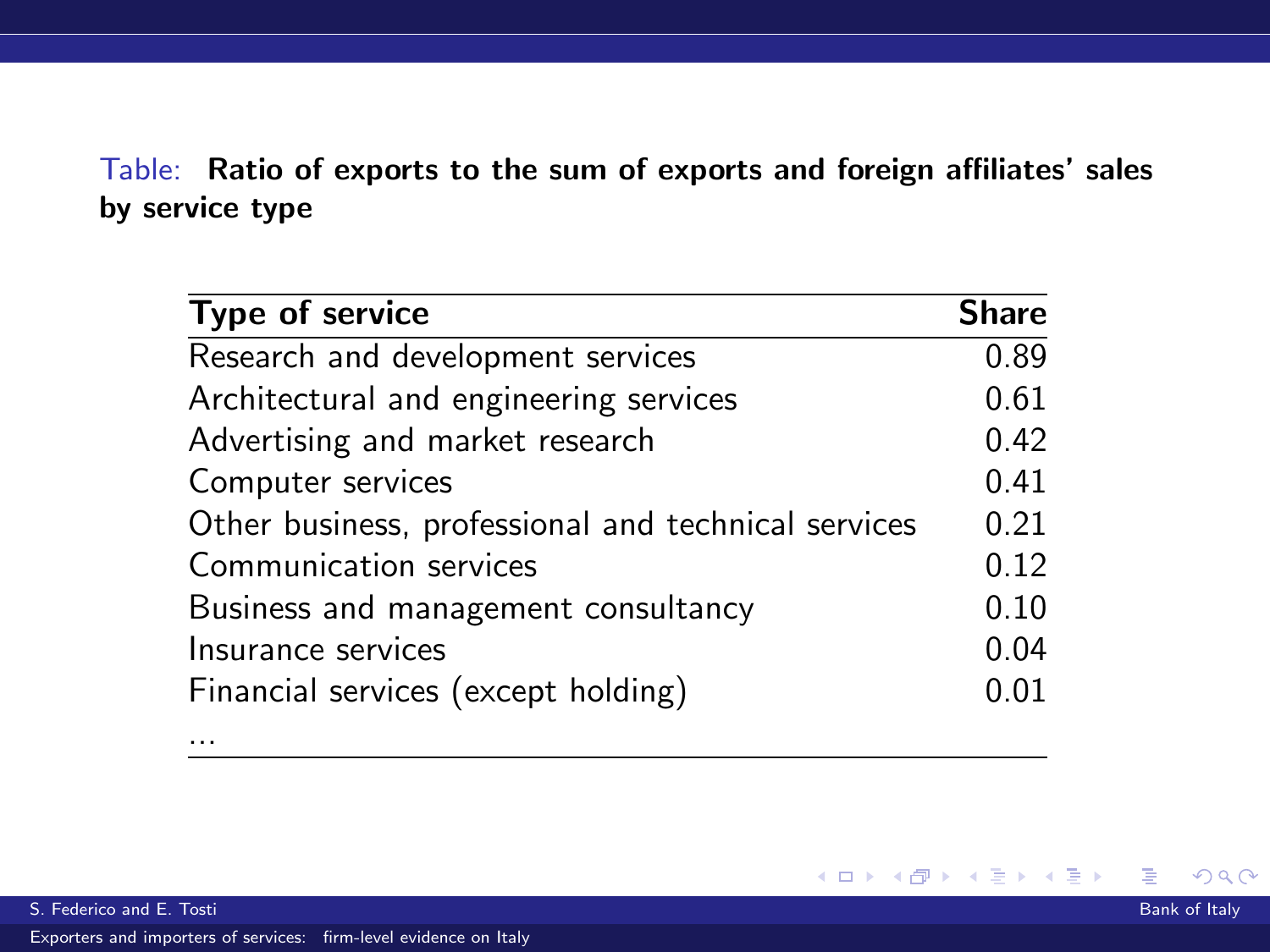## Other services (% on GDP): Italy



 $2Q$ 

∍

メロメ メ都 メメ きょくきょ

[Exporters and importers of services: firm-level evidence on Italy](#page-0-0)